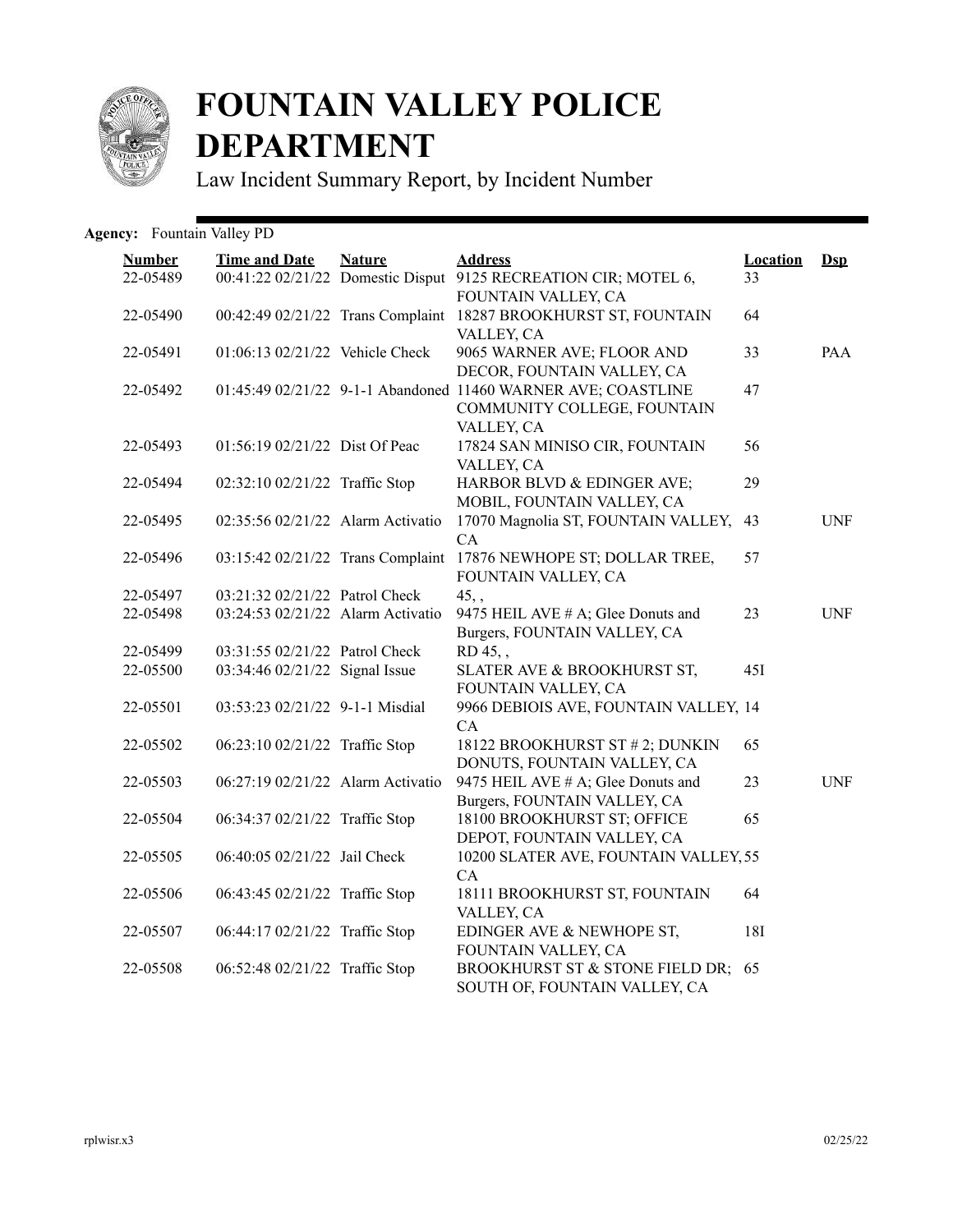| <b>Number</b><br>22-05509 | <b>Time and Date</b><br>07:02:12 02/21/22 Traffic Stop | <b>Nature</b> | <b>Address</b><br>17971 BROOKHURST ST; BERRI<br>BROTHERS GAS, FOUNTAIN VALLEY,                 | <b>Location</b><br>54 | $Ds$       |
|---------------------------|--------------------------------------------------------|---------------|------------------------------------------------------------------------------------------------|-----------------------|------------|
| 22-05510                  | 07:11:26 02/21/22 Traffic Stop                         |               | CA<br>BROOKHURST ST & STONE FIELD DR;                                                          | 65                    |            |
| 22-05511                  | 07:21:31 02/21/22 Traffic Stop                         |               | SOUTH OF, FOUNTAIN VALLEY, CA<br>BROOKHURST ST & TALBERT AVE;<br>SOUTH OF, FOUNTAIN VALLEY, CA | 55I                   |            |
| 22-05512                  | 07:34:57 02/21/22 Traffic Stop                         |               | 18025 BROOKHURST ST, FOUNTAIN<br>VALLEY, CA                                                    | 64                    |            |
| 22-05513                  | 07:48:09 02/21/22 Traffic Stop                         |               | 17971 BROOKHURST ST; BERRI<br>BROTHERS GAS, FOUNTAIN VALLEY,<br>CA                             | 54                    |            |
| 22-05514                  | 07:56:37 02/21/22 Traffic Stop                         |               | BROOKHURST ST & QUAIL AVE,<br>FOUNTAIN VALLEY, CA                                              | 65                    |            |
| 22-05515                  | 08:10:09 02/21/22 Traffic Stop                         |               | 17971 BROOKHURST ST; BERRI<br>BROTHERS GAS, FOUNTAIN VALLEY,                                   | 54                    |            |
| 22-05516                  | 08:11:43 02/21/22 Alarm Activatio                      |               | CA<br>8780 WARNER AVE #15; CAMBALACHE 42<br>RESTAURANT, FOUNTAIN VALLEY, CA                    |                       | <b>UNF</b> |
| 22-05517                  | 08:24:43 02/21/22 Traffic Stop                         |               | BUSHARD ST & EL REY AVE; NORTH<br>OF, FOUNTAIN VALLEY, CA                                      | 43                    |            |
| 22-05518                  | 08:37:45 02/21/22 Vandalism Rpt                        |               | ELLIS AVE & MAGNOLIA ST,<br>FOUNTAIN VALLEY, CA                                                | 63I                   |            |
| 22-05519                  | 08:46:04 02/21/22 Noise Complaint                      |               | 11148 SUDITH AVE, FOUNTAIN VALLEY, 37<br>CA                                                    |                       |            |
| 22-05520                  | 08:46:41 02/21/22 9-1-1 Misdial                        |               | 16051 BROOKHURST ST # A;<br>STARBUCKS COFFEE, FOUNTAIN<br>VALLEY, CA                           | 24                    |            |
| 22-05521                  | 09:09:55 02/21/22 9-1-1 Transfer                       |               | 17816 BUSHARD ST; FVHS, FOUNTAIN<br>VALLEY, CA                                                 | 54                    |            |
| 22-05522                  | 09:17:14 02/21/22 Citizen Assist                       |               | 720 CATALPA LN, FOUNTAIN VALLEY,<br>CA                                                         | 64                    |            |
| 22-05523                  | 09:37:47 02/21/22 9-1-1 Transfer                       |               | 10035 ELLIS AVE, FOUNTAIN VALLEY,<br>CA                                                        | 65                    |            |
| 22-05524                  | 09:40:08 02/21/22 9-1-1 Transfer                       |               | 8895 SWORDFISH AVE, FOUNTAIN<br>VALLEY, CA                                                     | 52                    |            |
| 22-05525                  | 09:44:45 02/21/22 9-1-1 Transfer                       |               | 9145 CARDINAL AVE, FOUNTAIN<br>VALLEY, CA                                                      | 73                    |            |
| 22-05526                  | 09:47:55 02/21/22 Bike Stop                            |               | 17680 NEWHOPE ST; SUREFIRE LLC,<br>FOUNTAIN VALLEY, CA                                         | 57                    |            |
| 22-05527                  | 10:05:38 02/21/22 9-1-1 Incomplet                      |               | 16540 EUCLID ST, FOUNTAIN VALLEY,<br>CA                                                        | 36                    |            |
| 22-05528                  | 10:10:19 02/21/22 9-1-1 Transfer                       |               | 16631 NEWHOPE ST, FOUNTAIN<br>VALLEY, CA                                                       | 37                    |            |
| 22-05529                  | 10:16:57 02/21/22 Vandalism Rpt                        |               | 11310 Slater AVE; PEDEGO ELECTRIC<br>BIKES, FOUNTAIN VALLEY, CA                                | 57                    |            |
| 22-05530                  | 10:23:31 02/21/22 9-1-1 Open Line                      |               | 10505 SLATER AVE; HAPPY MASSAGE,<br>FOUNTAIN VALLEY, CA                                        | -46                   |            |
| 22-05531                  | 10:38:41 02/21/22 Stolen Veh Rpt                       |               | 18011 NEWHOPE ST # B; HERTZ LOCAL, 67<br>FOUNTAIN VALLEY, CA                                   |                       |            |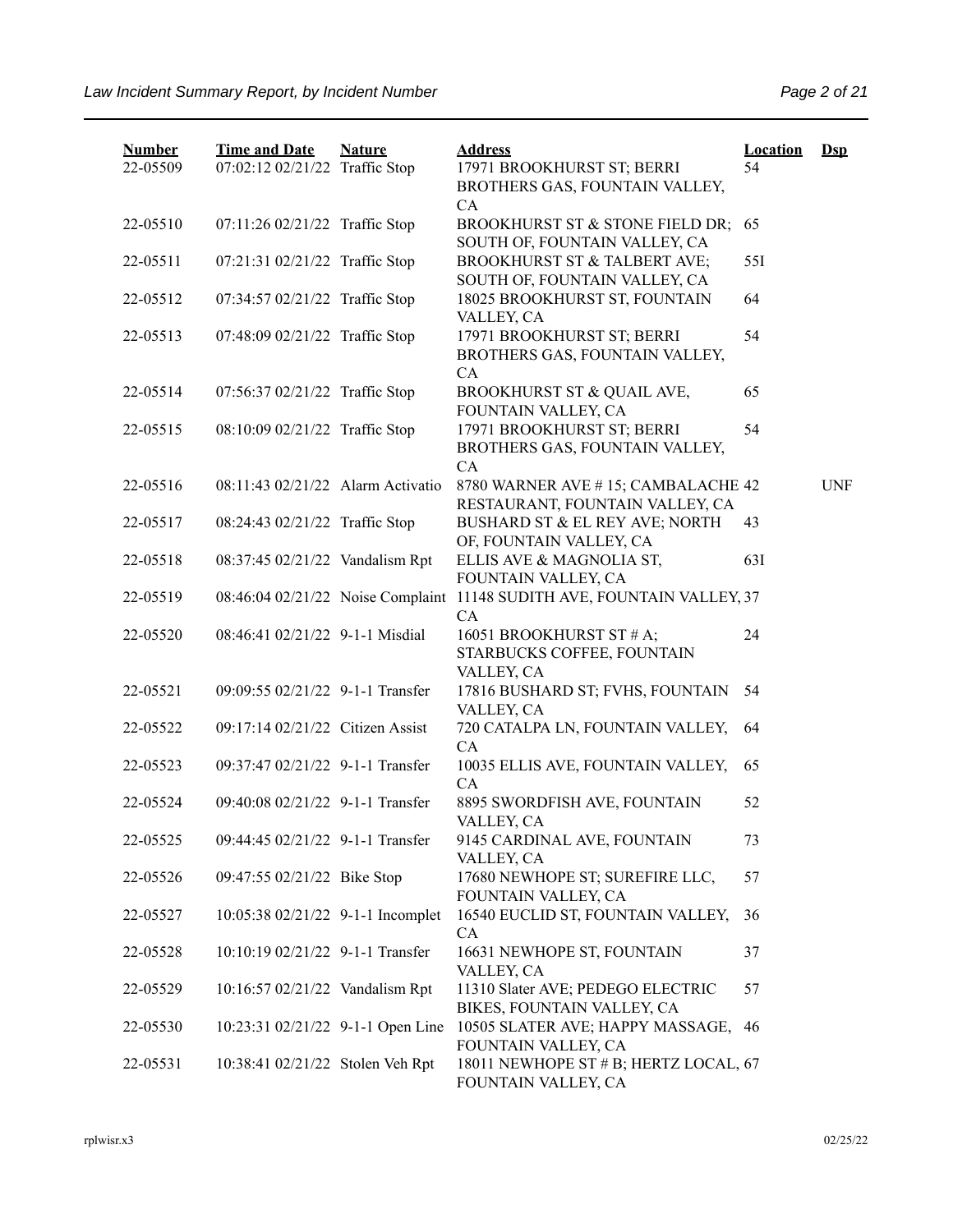| <b>Number</b><br>22-05532 | <b>Time and Date</b><br>11:09:26 02/21/22 Alarm Activatio | <b>Nature</b> | <b>Address</b><br>9168 MCBRIDE RIVER AVE, FOUNTAIN                                                           | <b>Location</b><br>63 | $\mathbf{Dsp}$<br><b>UNF</b> |
|---------------------------|-----------------------------------------------------------|---------------|--------------------------------------------------------------------------------------------------------------|-----------------------|------------------------------|
|                           |                                                           |               | VALLEY, CA                                                                                                   |                       |                              |
| 22-05533                  | 11:15:17 02/21/22 Receipt                                 |               | 16713 SILKTREE ST, FOUNTAIN<br>VALLEY, CA                                                                    | 34                    |                              |
| 22-05534                  |                                                           |               | 11:21:03 02/21/22 Veh Tampering R 16350 HARBOR BLVD # 0902, ORANGE,<br>CA                                    | OUT29                 |                              |
| 22-05535                  | 11:28:32 02/21/22 Receipt                                 |               | 9762 MISTLETOE AVE, FOUNTAIN<br>VALLEY, CA                                                                   | 24                    |                              |
| 22-05536                  | 11:38:32 02/21/22 Priv Prop Imp                           |               | 11300 WARNER AVE; PALM ISLAND<br>SENIOR COMMUNITY, FOUNTAIN<br>VALLEY, CA                                    | 47                    |                              |
| 22-05537                  | 11:36:00 02/21/22 Patrol Check                            |               | 16261 HARBOR BLVD, FOUNTAIN<br>VALLEY, CA                                                                    | 28                    |                              |
| 22-05538                  | 11:43:48 02/21/22 Patrol Check                            |               | 10214 ORIOLE AVE, FOUNTAIN VALLEY, 75<br>CA                                                                  |                       |                              |
| 22-05539                  | 11:51:10 02/21/22 Info Entry Only                         |               | 10213 PIKE AVE #1, FOUNTAIN VALLEY, 45<br>CA                                                                 |                       |                              |
| 22-05540                  | 12:11:26 02/21/22 Keep The Peace                          |               | 9125 RECREATION CIR; MOTEL 6,<br>FOUNTAIN VALLEY, CA                                                         | 33                    |                              |
| 22-05541                  | 12:03:31 02/21/22 9-1-1 Misdial                           |               | 10077 LOS COYOTES CRT, FOUNTAIN<br>VALLEY, CA                                                                | 75                    |                              |
| 22-05542                  | 12:02:40 02/21/22 Illegal Solicit                         |               | 17900 NEWHOPE ST; COSTCO,<br>FOUNTAIN VALLEY, CA                                                             | 57                    |                              |
| 22-05543                  | 12:20:28 02/21/22 Citizen Assist                          |               | 17940 NEWHOPE ST; PETSMART,<br>FOUNTAIN VALLEY, CA                                                           | 57                    |                              |
| 22-05544                  | 12:32:47 02/21/22 9-1-1 Misdial                           |               | 18049 BRIAR ST, FOUNTAIN VALLEY,<br>CA                                                                       | 64                    |                              |
| 22-05545                  | 12:33:57 02/21/22 Fraud Rpt                               |               | 9898 DEBIOIS AVE, FOUNTAIN VALLEY, 14<br>CA                                                                  |                       | <b>INF</b>                   |
| 22-05546                  | 12:49:43 02/21/22 Traffic Hazard                          |               | WARD ST & SLATER AVE, FOUNTAIN<br>VALLEY, CA                                                                 | 46I                   |                              |
| 22-05547                  | 12:54:52 02/21/22 Keep The Peace                          |               | 16212 HEMP CIR, FOUNTAIN VALLEY,<br>CA                                                                       | 24                    |                              |
| 22-05548                  |                                                           |               | 13:03:49 02/21/22 9-1-1 Open Line 10410 EDINGER AVE; DAVID L BAKER<br>GOLF, ORANGE, CA                       | 25                    |                              |
| 22-05549                  |                                                           |               | 13:06:00 02/21/22 9-1-1 Abandoned 18808 BROOKHURST ST; TURNERS<br>OUTDOORSMEN, FOUNTAIN VALLEY,<br><b>CA</b> | 75                    |                              |
| 22-05550                  | 13:05:58 02/21/22 9-1-1 Transfer                          |               | 11198 LAVENDER AVE, FOUNTAIN<br>VALLEY, CA                                                                   | 37                    |                              |
| 22-05551                  | 13:15:53 02/21/22 Traffic Stop                            |               | EUCLID ST & KALAMA RIVER AVE,<br>FOUNTAIN VALLEY, CA                                                         | 66                    |                              |
| 22-05552                  | 13:22:43 02/21/22 9-1-1 Misdial                           |               | 10191 EDINGER AVE, FOUNTAIN<br>VALLEY, CA                                                                    | 25                    |                              |
| 22-05553                  | 13:24:01 02/21/22 9-1-1 Transfer                          |               | 17077 SAN MATEO ST; CARMEL<br>VILLAGE, FOUNTAIN VALLEY, CA                                                   | 45                    |                              |
| 22-05554                  | 13:31:02 02/21/22 Alarm Activatio                         |               | 11680 ESPEN CIR, FOUNTAIN VALLEY,<br>CA                                                                      | 38                    |                              |
| 22-05555                  | 13:26:46 02/21/22 30 Day Hearing                          |               | WARNER AVE & LOS JARDINES WEST, 46<br>FOUNTAIN VALLEY, CA                                                    |                       |                              |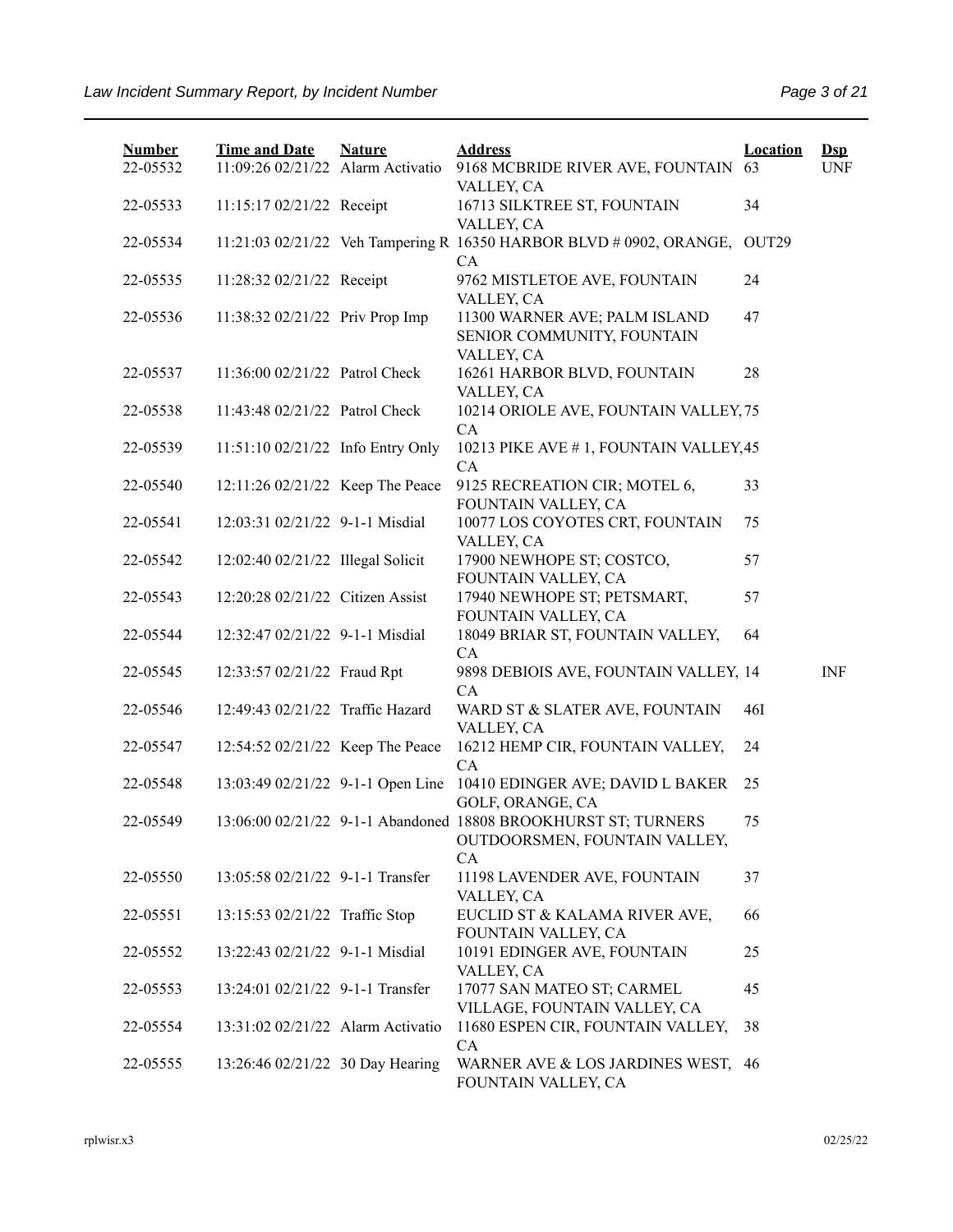| <b>Number</b> | <b>Time and Date</b>              | <b>Nature</b> | <b>Address</b>                                                                                      | <b>Location</b> | $\mathbf{Dsp}$ |
|---------------|-----------------------------------|---------------|-----------------------------------------------------------------------------------------------------|-----------------|----------------|
| 22-05556      | 13:41:03 02/21/22 9-1-1 Transfer  |               | 16315 MT DANA CIR, FOUNTAIN<br>VALLEY, CA                                                           | 27              |                |
| 22-05557      | 13:41:50 02/21/22 Drunk Driver    |               | ELLIS AVE & BUSHARD ST, FOUNTAIN 64I<br>VALLEY, CA                                                  |                 |                |
| 22-05558      | 13:43:50 02/21/22 Illegal Parking |               | 11094 TILTON CIR, FOUNTAIN VALLEY, 37<br>CA                                                         |                 |                |
| 22-05559      |                                   |               | 13:59:55 02/21/22 9-1-1 Abandoned 9002 TALBERT AVE, FOUNTAIN<br>VALLEY, CA                          | 63              |                |
| 22-05560      | 14:10:34 02/21/22 9-1-1 Open Line |               | 9965 TALBERT AVE, FOUNTAIN                                                                          | 64              |                |
| 22-05561      | 14:13:31 02/21/22 Trans Complaint |               | VALLEY, CA<br>9025 WARNER AVE # A; STARBUCKS                                                        | 33              |                |
| 22-05562      | 14:18:22 02/21/22 9-1-1 Incomplet |               | COFFEE, FOUNTAIN VALLEY, CA<br>16583 PINYON CIR, FOUNTAIN VALLEY, 33                                |                 |                |
| 22-05563      | 14:19:11 02/21/22 9-1-1 Misdial   |               | CA<br>8509 GARFIELD AVE, HUNTINGTN BCH, OUT72<br>CA                                                 |                 |                |
| 22-05564      | 14:27:57 02/21/22 Traffic Stop    |               | BROOKHURST ST & SLATER AVE,<br>FOUNTAIN VALLEY, CA                                                  | 45I             |                |
| 22-05565      | 14:29:23 02/21/22 9-1-1 Transfer  |               | 17077 SAN MATEO ST; CARMEL<br>VILLAGE, FOUNTAIN VALLEY, CA                                          | 45              |                |
| 22-05566      | 14:34:12 02/21/22 Receipt         |               | 16087 MT PRIETO CIR, FOUNTAIN<br>VALLEY, CA                                                         | 29              |                |
| 22-05567      | 14:38:21 02/21/22 Susp Circs      |               | 17230 SAN MATEO ST, FOUNTAIN<br>VALLEY, CA                                                          | 45              |                |
| 22-05568      | 14:50:34 02/21/22 Battery Rpt     |               | 17077 SAN MATEO ST # 1223, FOUNTAIN 45<br>VALLEY, CA                                                |                 |                |
| 22-05569      |                                   |               | 14:53:35 02/21/22 Check Well Bein EUCLID ST & SLATER AVE, FOUNTAIN 47I<br>VALLEY, CA                |                 |                |
| 22-05570      | 15:48:16 02/21/22 Receipt         |               | 16163 BROOKHURST ST; V VOGUE<br>NAIL GEL COLOR WORLD, FOUNTAIN                                      | 24              |                |
| 22-05571      |                                   |               | VALLEY, CA<br>15:56:29 02/21/22 9-1-1 Open Line 17230 SAN MATEO ST # L12, FOUNTAIN 45<br>VALLEY, CA |                 |                |
| 22-05572      |                                   |               | 16:00:06 02/21/22 Check Well Bein 17230 SAN MATEO ST # L6, FOUNTAIN<br>VALLEY, CA                   | 45              |                |
| 22-05573      |                                   |               | 16:10:46 02/21/22 9-1-1 Open Line 16600 HARBOR BLVD, FOUNTAIN<br>VALLEY, CA                         | 39              |                |
| 22-05574      | 16:10:53 02/21/22 Alarm Activatio |               | 16480 HARBOR BLVD, FOUNTAIN<br>VALLEY, CA                                                           | 29              | <b>UNF</b>     |
| 22-05575      | 16:16:50 02/21/22 Alarm Activatio |               | 18113 MT WASHINGTON ST, FOUNTAIN 67<br>VALLEY, CA                                                   |                 | <b>UNF</b>     |
| 22-05576      | 16:23:27 02/21/22 Lojack Hit      |               | HARBOR / WARNER, SANTA ANA, CA                                                                      | 48              |                |
| 22-05577      | 16:49:12 02/21/22 Traffic Hazard  |               | MAGNOLIA ST & SLATER AVE,<br>FOUNTAIN VALLEY, CA                                                    | 43I             |                |
| 22-05578      | 17:05:52 02/21/22 Recov Stolen Ve |               | SHRINER CIR & WINEMAST ST,<br>FOUNTAIN VALLEY, CA                                                   | 44              |                |
| 22-05579      | 17:10:47 02/21/22 9-1-1 Transfer  |               | SANTA ANA RIVER BED / MCFADDEN,<br>SANTA ANA, CA                                                    |                 |                |
| 22-05580      | 17:14:04 02/21/22 Abandoned Veh   |               | 9799 SHRINER CIR, FOUNTAIN VALLEY, 44<br>CA                                                         |                 |                |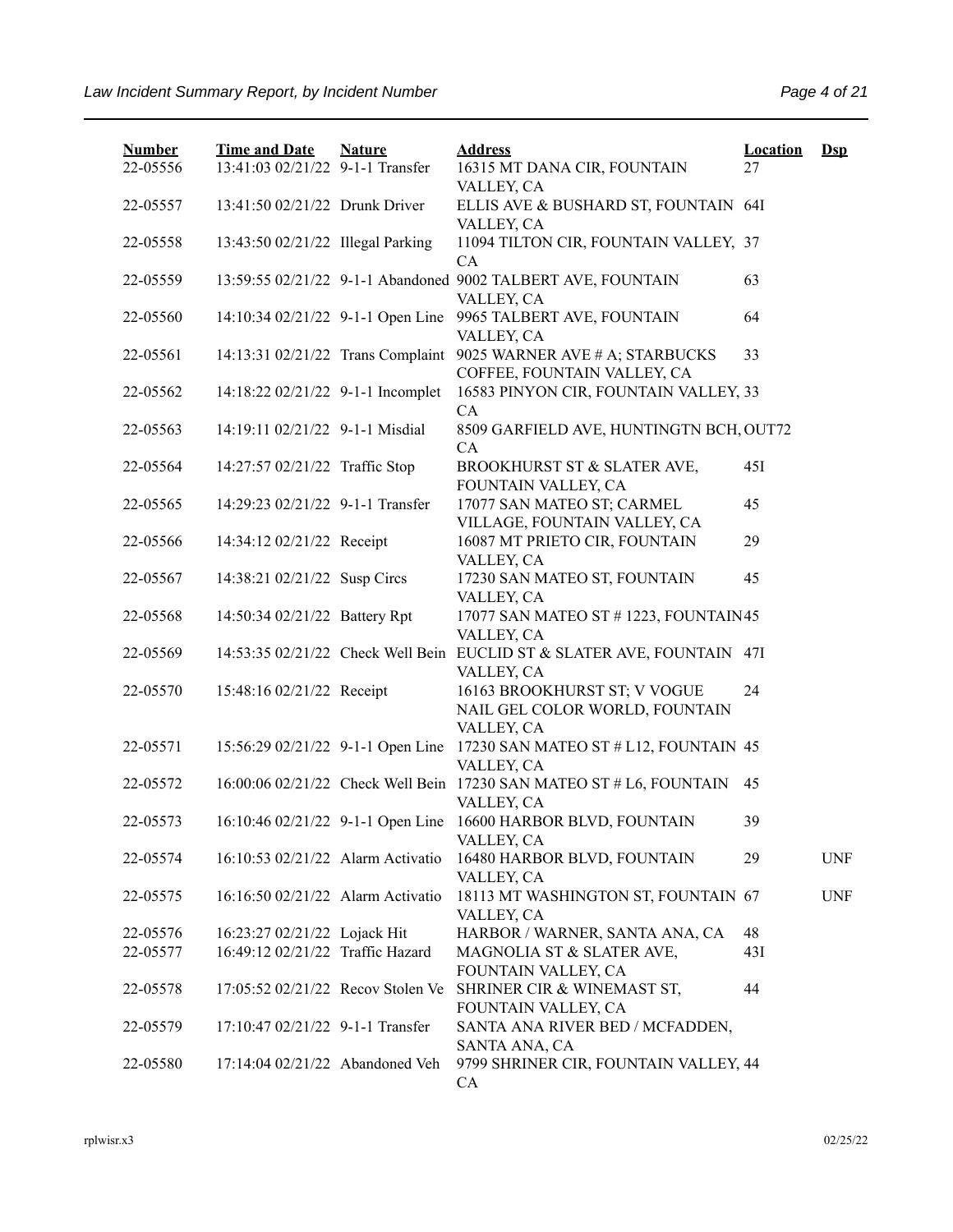| <b>Number</b> | <b>Time and Date</b>              | <b>Nature</b> | <b>Address</b>                                                 | <b>Location</b> | $Dep$      |
|---------------|-----------------------------------|---------------|----------------------------------------------------------------|-----------------|------------|
| 22-05581      | 17:28:35 02/21/22 Illegal Solicit |               | BROOKHURST ST & EDINGER AVE,<br>FOUNTAIN VALLEY, CA            | 15I             |            |
| 22-05582      | 17:31:56 02/21/22 9-1-1 Misdial   |               | 17816 BUSHARD ST, FOUNTAIN<br>VALLEY, CA                       | 54              |            |
| 22-05583      | 18:05:06 02/21/22 9-1-1 Transfer  |               | 15491 YORKSHIRE, WESTMINSTER, CA                               |                 |            |
| 22-05584      | 18:11:29 02/21/22 9-1-1 Incomplet |               | 17136 MAGNOLIA ST; CVS, FOUNTAIN<br>VALLEY, CA                 | 43              |            |
| 22-05585      | 18:03:51 02/21/22 Citizen Assist  |               | 17939 LOS VASOS ST, FOUNTAIN<br>VALLEY, CA                     | 56              |            |
| 22-05586      | 18:23:33 02/21/22 9-1-1 Transfer  |               | 18138 REDBUD CIR, FOUNTAIN<br>VALLEY, CA                       | 63              |            |
| 22-05587      | 19:00:23 02/21/22 9-1-1 Transfer  |               | 16417 SHASTA ST, FOUNTAIN VALLEY, 28<br>CA                     |                 |            |
| 22-05588      | 19:14:28 02/21/22 Jail Check      |               | 10200 SLATER AVE, FOUNTAIN VALLEY, 55<br>CA                    |                 |            |
| 22-05589      | 19:39:15 02/21/22 Susp Subj       |               | 10741 EL CENTRO AVE, FOUNTAIN<br>VALLEY, CA                    | 46              |            |
| 22-05590      | 19:46:47 02/21/22 9-1-1 Transfer  |               | 5308 WEST FLIGHT, SANTA ANA, CA                                |                 |            |
| 22-05591      | 20:07:10 02/21/22 Traffic Stop    |               | BROOKHURST ST & SLATER AVE,<br>FOUNTAIN VALLEY, CA             | 45I             |            |
| 22-05592      | 20:08:24 02/21/22 Open Door       |               | 17135 REIMER ST, FOUNTAIN VALLEY,<br>CA                        | 46              |            |
| 22-05593      | 20:48:50 02/21/22 9-1-1 Misdial   |               | 17816 BUSHARD ST, FOUNTAIN<br>VALLEY, CA                       | 54              |            |
| 22-05594      | 20:51:58 02/21/22 Domestic Disput |               | 10345 LA DESPENSA AVE, FOUNTAIN<br>VALLEY, CA                  | 55              |            |
| 22-05595      | 20:54:50 02/21/22 Attempt Suicide |               | 10463 SLATER AVE #101, FOUNTAIN<br>VALLEY, CA                  | 45              | <b>INF</b> |
| 22-05596      | 21:21:28 02/21/22 Info Entry Only |               | 10908 LA FLOR AVE, FOUNTAIN<br>VALLEY, CA                      | 56              |            |
| 22-05597      | 23:18:12 02/21/22 Susp Circs      |               | HARBOR BLVD & EDINGER AVE,<br>FOUNTAIN VALLEY, CA              | 29              | <b>INF</b> |
| 22-05598      | 00:47:16 02/22/22 Alarm Activatio |               | 17920 BROOKHURST ST, FOUNTAIN<br>VALLEY, CA                    | 55              | <b>UNF</b> |
| 22-05599      | 00:53:22 02/22/22 9-1-1 Transfer  |               | 10690 LA ROSA LN, FOUNTAIN VALLEY, 56<br>CA                    |                 |            |
| 22-05600      | 00:55:22 02/22/22 Alarm Activatio |               | 18968 BROOKHURST ST, FOUNTAIN<br>VALLEY, CA                    | 75              |            |
| 22-05601      | 01:08:22 02/22/22 Vehicle Check   |               | 18774 BROOKHURST ST; FORTUNE<br>COOKIES, FOUNTAIN VALLEY, CA   | 75              |            |
| 22-05602      | 01:32:01 02/22/22 Trans Complaint |               | 11180 WARNER AVE; METHUSELAH<br>FLIES LLC, FOUNTAIN VALLEY, CA | 47              |            |
| 22-05603      | 02:11:45 02/22/22 Direct Pat/Othe |               | 16700 HARBOR BLVD; 1ST STOP<br>STORAGE, FOUNTAIN VALLEY, CA    | 39              |            |
| 22-05604      | 02:19:03 02/22/22 Direct Pat/Othe |               | 16842 HARBOR BLVD; A1 SELF<br>STORAGE, FOUNTAIN VALLEY, CA     | 39              |            |
| 22-05605      | 02:42:16 02/22/22 Bike Stop       |               | HARBOR BLVD & HEIL AVE, FOUNTAIN 29I<br>VALLEY, CA             |                 |            |
| 22-05606      | 04:00:45 02/22/22 Priv Prop Imp   |               | 17457 APPALACHIAN ST, FOUNTAIN<br>VALLEY, CA                   | 47              |            |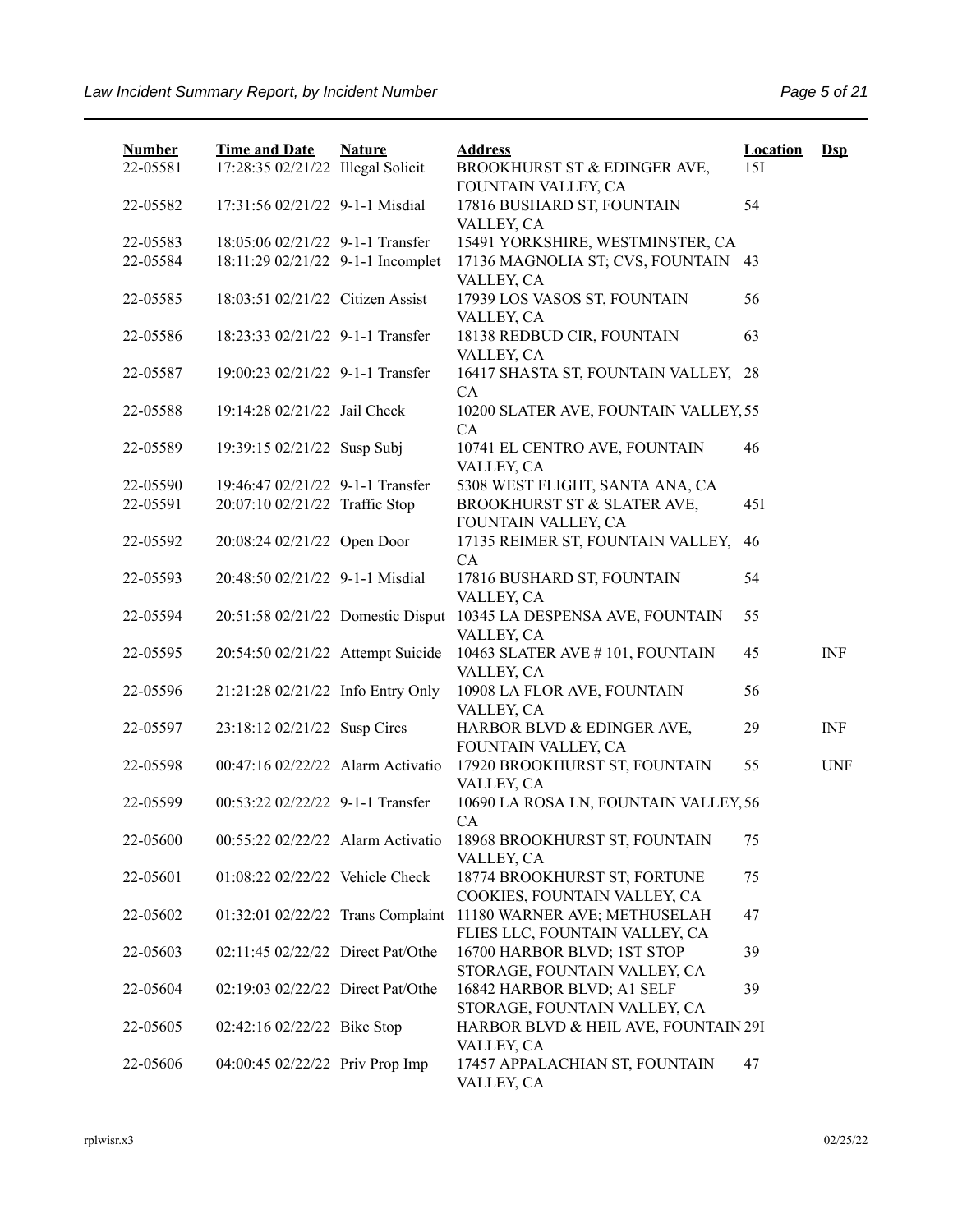| <b>Number</b> | <b>Time and Date</b>              | <b>Nature</b> | <b>Address</b>                                                                          | <b>Location</b> | $\mathbf{Dsp}$ |
|---------------|-----------------------------------|---------------|-----------------------------------------------------------------------------------------|-----------------|----------------|
| 22-05607      | 04:02:41 02/22/22 Priv Prop Imp   |               | 17401 HOOD CRT, FOUNTAIN VALLEY,<br>CA                                                  | 47              |                |
| 22-05608      | 04:13:18 02/22/22 Petty Theft Now |               | 9845 TOUCAN CIR, FOUNTAIN VALLEY, 64<br>CA                                              |                 |                |
| 22-05609      | 05:07:23 02/22/22 9-1-1 Transfer  |               | 1000 S VIRLEE ST, SANTA ANA, CA                                                         | OUT17           |                |
| 22-05610      | 05:41:26 02/22/22 Hlo Followup    |               | 16800 MAGNOLIA ST; BOOMERS,<br>FOUNTAIN VALLEY, CA                                      | 33              |                |
| 22-05611      | 05:59:07 02/22/22 Trans Complaint |               | 11160 WARNER AVE, FOUNTAIN<br>VALLEY, CA                                                | 47              |                |
| 22-05612      | 06:23:18 02/22/22 Traffic Stop    |               | 17971 BROOKHURST ST; BERRI<br>BROTHERS GAS, FOUNTAIN VALLEY,<br>CA                      | 54              |                |
| 22-05613      | 06:29:17 02/22/22 Direct Pat/Othe |               | SLATER AVE & OAK ST, FOUNTAIN<br>VALLEY, CA                                             | 43              |                |
| 22-05614      | 06:32:50 02/22/22 Traffic Stop    |               | 17971 BROOKHURST ST; BERRI<br>BROTHERS GAS, FOUNTAIN VALLEY,<br>CA                      | 54              |                |
| 22-05615      | 06:41:23 02/22/22 Traffic Stop    |               | 18035 BROOKHURST ST, FOUNTAIN<br>VALLEY, CA                                             | 64              |                |
| 22-05616      | 06:42:23 02/22/22 9-1-1 Transfer  |               | 11160 WARNER AVE #419, FOUNTAIN<br>VALLEY, CA                                           | 47              |                |
| 22-05617      | 06:52:05 02/22/22 Traffic Stop    |               | 17971 BROOKHURST ST; BERRI<br>BROTHERS GAS, FOUNTAIN VALLEY,<br>CA                      | 54              |                |
| 22-05618      | 06:57:07 02/22/22 Person Down     |               | BROOKHURST ST & SLATER AVE,<br>FOUNTAIN VALLEY, CA                                      | 45I             |                |
| 22-05619      | 07:08:32 02/22/22 Courtesy Rpt    |               | 16406 MT DUNHAVEN ST, FOUNTAIN<br>VALLEY, CA                                            | 27              | <b>INF</b>     |
| 22-05620      | 07:17:02 02/22/22 Information     |               | 8901 NIGHTINGALE AVE, FOUNTAIN<br>VALLEY, CA                                            | 72              |                |
| 22-05621      | 07:34:17 02/22/22 9-1-1 Transfer  |               | 17760 NEWHOPE ST; PERSONABLECOM 57<br>INC, FOUNTAIN VALLEY, CA                          |                 |                |
| 22-05622      | 07:39:15 02/22/22 Traffic Stop    |               | 18025 BROOKHURST ST, FOUNTAIN<br>VALLEY, CA                                             | 64              |                |
| 22-05623      | 07:38:48 02/22/22 Illegal Parking |               | 9600 DOLPHIN AVE; VALLEY VISTA,<br>FOUNTAIN VALLEY, CA                                  | 54              |                |
| 22-05624      | 07:50:24 02/22/22 9-1-1 Transfer  |               | 11100 WARNER AVE #312; FOUNTAIN<br>VALLEY DENTAL CARE, FOUNTAIN<br>VALLEY, CA           | 47              |                |
| 22-05625      | 07:52:18 02/22/22 Traffic Stop    |               | 18122 BROOKHURST ST # 2; DUNKIN<br>DONUTS, FOUNTAIN VALLEY, CA                          | 65              |                |
| 22-05626      | 08:28:10 02/22/22 9-1-1 Misdial   |               | 18111 BROOKHURST ST; MEMORIAL<br>CARE ORANGE COAST MEDICAL CENT,<br>FOUNTAIN VALLEY, CA | 64              |                |
| 22-05627      | 08:34:39 02/22/22 Traffic Stop    |               | MITTERBILL ST & EDINGER AVE,<br>FOUNTAIN VALLEY, CA                                     | 14              |                |
| 22-05628      | 08:40:02 02/22/22 Citizen Assist  |               | 18111 BROOKHURST ST; MEMORIAL<br>CARE ORANGE COAST MEDICAL CENT,<br>FOUNTAIN VALLEY, CA | 64              |                |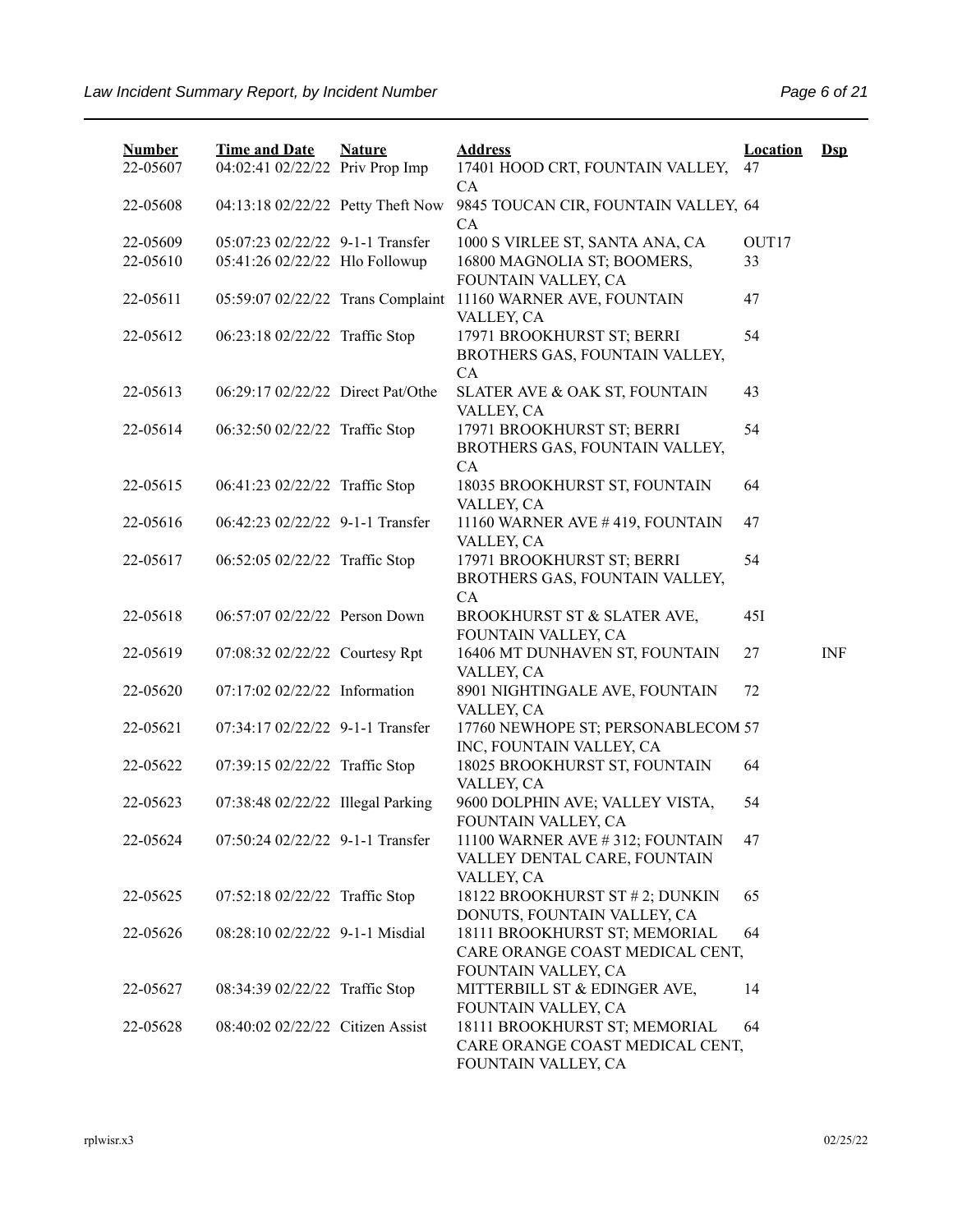| <b>Number</b><br>22-05629 | <b>Time and Date</b><br>08:57:32 02/22/22 Jail Check | <b>Nature</b> | <b>Address</b><br>10200 SLATER AVE, FOUNTAIN VALLEY, 55                           | <b>Location</b> | $Ds$ |
|---------------------------|------------------------------------------------------|---------------|-----------------------------------------------------------------------------------|-----------------|------|
| 22-05630                  | 08:56:33 02/22/22 Citizen Assist                     |               | CA<br>11537 CANDYTUFT CIR, FOUNTAIN<br>VALLEY, CA                                 | 38              |      |
| 22-05631                  | 09:05:03 02/22/22 Signal Issue                       |               | EUCLID ST & SLATER AVE, FOUNTAIN<br>VALLEY, CA                                    | 47I             |      |
| 22-05632                  | 09:06:33 02/22/22 Outside Agency                     |               | 8778 EL LAGO AVE; FULTON SCHOOL,<br>FOUNTAIN VALLEY, CA                           | 52              |      |
| 22-05633                  | 09:17:03 02/22/22 Trf Acc/Unk Inj                    |               | BUSHARD ST & SLATER AVE,<br>FOUNTAIN VALLEY, CA                                   | 44I             |      |
| 22-05634                  | 09:17:23 02/22/22 Signal Issue                       |               | EUCLID ST & SLATER AVE, FOUNTAIN<br>VALLEY, CA                                    | 47I             |      |
| 22-05635                  | 09:43:08 02/22/22 Registrant                         |               | 10200 SLATER AVE, FOUNTAIN VALLEY, 55<br>CA                                       |                 |      |
| 22-05636                  | 10:13:21 02/22/22 Vehicle Check                      |               | HARBOR BLVD & LILAC AVE,<br>FOUNTAIN VALLEY, CA                                   | 19I             |      |
| 22-05637                  | 10:20:04 02/22/22 Vandalism Rpt                      |               | 8594 WARNER AVE, FOUNTAIN VALLEY, 42<br>CA                                        |                 |      |
| 22-05638                  | 10:32:25 02/22/22 Traffic Stop                       |               | 17430 BROOKHURST ST; BANK OF<br>AMERICA, FOUNTAIN VALLEY, CA                      | 45              |      |
| 22-05639                  | 10:36:44 02/22/22 Veh Burg Rpt                       |               | 17227 NEWHOPE ST; FV POST OFFICE,<br>FOUNTAIN VALLEY, CA                          | 47              |      |
| 22-05640                  | 10:55:55 02/22/22 Citizen Assist                     |               | 10345 LA DESPENSA AVE, FOUNTAIN<br>VALLEY, CA                                     | 55              |      |
| 22-05641                  | 10:58:08 02/22/22 Vandalism Rpt                      |               | LA ALAMEDA AVE & BROOKHURST ST, 45<br>FOUNTAIN VALLEY, CA                         |                 |      |
| 22-05642                  | 11:02:14 02/22/22 Vehicle Check                      |               | LILAC AVE & MT TAHAT ST, FOUNTAIN 28<br>VALLEY, CA                                |                 |      |
| 22-05643                  | 11:03:40 02/22/22 Trans Complaint                    |               | MAGNOLIA ST & LA PALOMA AVE,<br>FOUNTAIN VALLEY, CA                               | 43              |      |
| 22-05644                  | 11:12:07 02/22/22 Non Injury Tc                      |               | BROOKHURST ST & SLATER AVE,<br>FOUNTAIN VALLEY, CA                                | 45I             |      |
| 22-05645                  | 11:20:38 02/22/22 Petty Theft Rpt                    |               | 8840 WARNER AVE #100; ACUPUNTURE42<br>CHIROPRACTIC HEALTH, FOUNTAIN<br>VALLEY, CA |                 |      |
| 22-05646                  | 11:25:08 02/22/22 Inj Traffic Acc                    |               | EUCLID ST & SLATER AVE, FOUNTAIN 47I<br>VALLEY, CA                                |                 |      |
| 22-05647                  | 11:32:48 02/22/22 Trans Complaint                    |               | 10130 WARNER AVE # H; LAMPPOST<br>PIZZA, FOUNTAIN VALLEY, CA                      | 45              |      |
| 22-05648                  | 11:32:11 02/22/22 Susp Veh                           |               | 10550 TALBERT AVE; HYUNDAI MOTOR 66<br>AMERICA INC, FOUNTAIN VALLEY, CA           |                 |      |
| 22-05649                  | 11:53:17 02/22/22 Lewd Activity                      |               | 17635 LOS ALAMOS ST; FOUNTAIN<br>VALLEY LIBRARY, FOUNTAIN VALLEY,<br><b>CA</b>    | 55              |      |
| 22-05650                  | 12:05:02 02/22/22 Receipt                            |               | 17631 SANTA MARIA ST, FOUNTAIN<br>VALLEY, CA                                      | 52              |      |
| 22-05651                  | 12:31:00 02/22/22 9-1-1 Transfer                     |               | 5111 EDINGER AVE,,                                                                |                 |      |
| 22-05652                  | 12:41:52 02/22/22 Receipt                            |               | 17587 GARDENS PL, FOUNTAIN<br>VALLEY, CA                                          | 55              |      |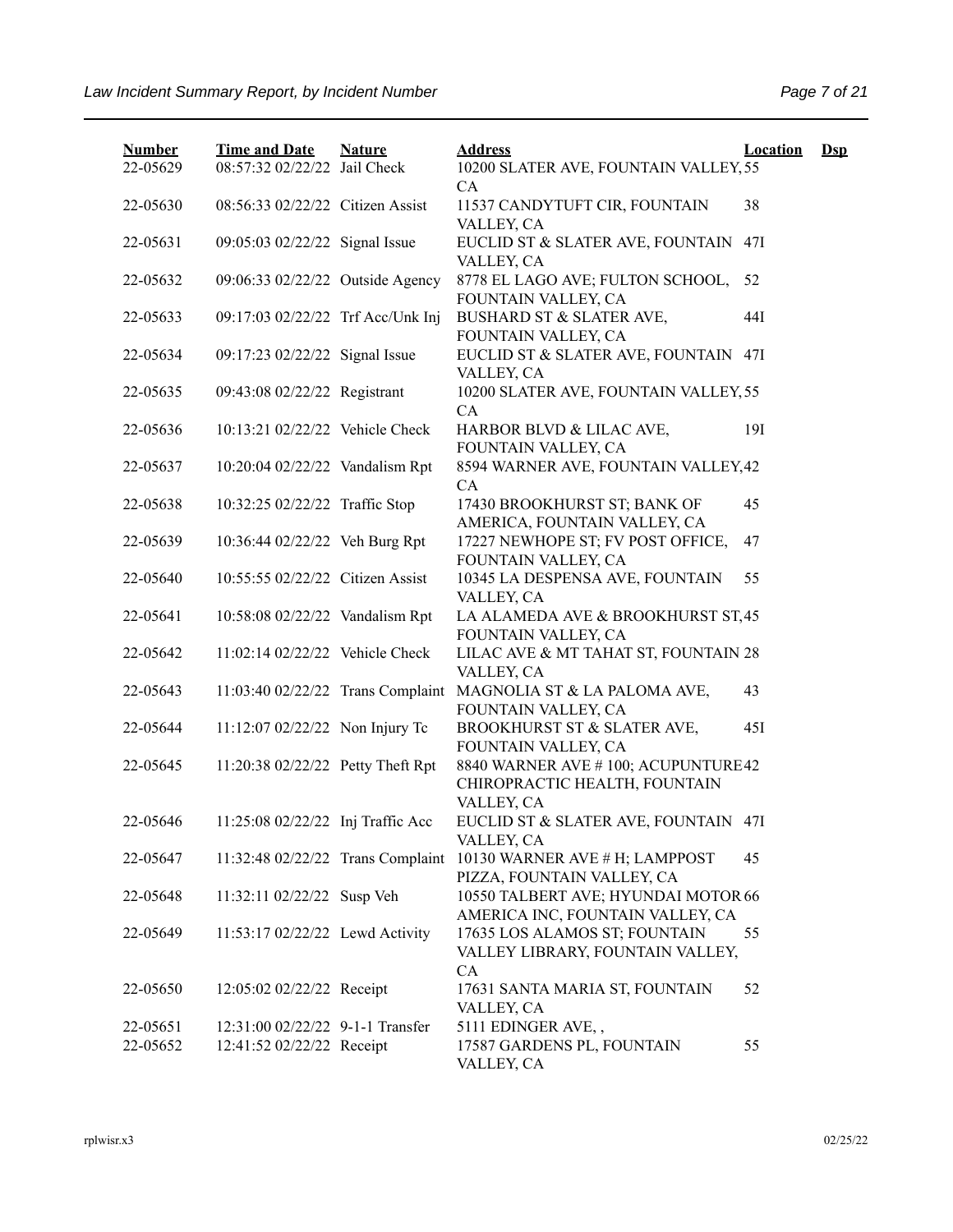| <b>Number</b> | <b>Time and Date</b>              | <b>Nature</b> | <b>Address</b>                                                                          | <b>Location</b> | $\mathbf{Dsp}$ |
|---------------|-----------------------------------|---------------|-----------------------------------------------------------------------------------------|-----------------|----------------|
| 22-05653      | 12:57:55 02/22/22 Petty Theft Now |               | LOS JARDINES EAST & SLATER AVE,<br>FOUNTAIN VALLEY, CA                                  | 56              |                |
| 22-05654      | 13:08:18 02/22/22 9-1-1 Open Line |               | 10545 SLATER AVE, FOUNTAIN VALLEY, 46<br>CA                                             |                 |                |
| 22-05655      | 13:11:53 02/22/22 9-1-1 Transfer  |               | 17110 BROOKHURST ST; CHAMPIONS<br>BOWLING AND EMBROIDERY,<br>FOUNTAIN VALLEY, CA        | 45              |                |
| 22-05656      | 13:11:13 02/22/22 Outside Agency  |               | 16195 MT NIMBUS CIR, FOUNTAIN<br>VALLEY, CA                                             | 27              |                |
| 22-05657      | 13:40:29 02/22/22 Non Injury Tc   |               | 16047 BROOKHURST ST, FOUNTAIN<br>VALLEY, CA                                             | 24              |                |
| 22-05658      | 13:52:29 02/22/22 Trans Complaint |               | 10950 WARNER AVE; 7 ELEVEN,<br>FOUNTAIN VALLEY, CA                                      | 46              |                |
| 22-05659      | 13:56:57 02/22/22 Illegal Parking |               | 9548 RHEA AVE, FOUNTAIN VALLEY,<br><b>CA</b>                                            | 64              |                |
| 22-05660      | 14:04:53 02/22/22 Non Injury Tc   |               | BROOKHURST ST & EDINGER AVE,<br>FOUNTAIN VALLEY, CA                                     | 15I             |                |
| 22-05661      | 14:12:05 02/22/22 9-1-1 Transfer  |               | 18785 BROOKHURST ST, FOUNTAIN<br>VALLEY, CA                                             | 74              |                |
| 22-05662      | 14:13:44 02/22/22 9-1-1 Transfer  |               | 8778 EL LAGO AVE; FULTON SCHOOL,<br>FOUNTAIN VALLEY, CA                                 | 52              |                |
| 22-05663      | 14:15:24 02/22/22 Threats Rpt     |               | 11761 EDINGER AVE; BLARNEY STONE, 28<br>FOUNTAIN VALLEY, CA                             |                 |                |
| 22-05664      | 14:18:04 02/22/22 Non Injury Tc   |               | TALBERT AVE & MT SHAY ST,<br>FOUNTAIN VALLEY, CA                                        | 56              |                |
| 22-05665      | 14:26:14 02/22/22 Alarm Activatio |               | 17050 BUSHARD ST #350; MOVEMENT<br>SYSTEMS PH THERAPY, FOUNTAIN<br>VALLEY, CA           | 44              |                |
| 22-05666      | 14:30:05 02/22/22 Keep The Peace  |               | 9125 RECREATION CIR; MOTEL 6,<br>FOUNTAIN VALLEY, CA                                    | 33              |                |
| 22-05667      | 14:32:58 02/22/22 Info Entry Only |               | 11300 WARNER AVE # F114, FOUNTAIN<br>VALLEY, CA                                         | 47              |                |
| 22-05668      | 14:39:17 02/22/22 Keep The Peace  |               | 17099 BROOKHURST ST; SAMS CLUB,<br>FOUNTAIN VALLEY, CA                                  | 44              |                |
| 22-05669      | 14:53:40 02/22/22 9-1-1 Open Line |               | 18111 BROOKHURST ST; MEMORIAL<br>CARE ORANGE COAST MEDICAL CENT,<br>FOUNTAIN VALLEY, CA | 64              |                |
| 22-05670      | 15:00:40 02/22/22 Receipt         |               | 17938 ASH ST, FOUNTAIN VALLEY, CA                                                       | 53              |                |
| 22-05671      | 15:15:39 02/22/22 Grand Theft Rpt |               | 17415 LOS JARDINES WEST; MASUDA<br>SCHOOL, FOUNTAIN VALLEY, CA                          | 46              |                |
| 22-05672      | 15:20:59 02/22/22 Suicide Threats |               | 8577 PHOENIX AVE, FOUNTAIN<br>VALLEY, CA                                                | 62              |                |
| 22-05673      | 15:38:51 02/22/22 Illegal Solicit |               | BROOKHURST ST & EDINGER AVE,<br>FOUNTAIN VALLEY, CA                                     | 15I             |                |
| 22-05675      | 16:03:10 02/22/22 9-1-1 Incomplet |               | 18575 CORK ST, FOUNTAIN VALLEY, CA 73                                                   |                 |                |
| 22-05676      | 16:06:11 02/22/22 Trans Complaint |               | 17150 EUCLID ST # 111; FOUNTAIN<br>VALLEY DIALYSIS, FOUNTAIN VALLEY,<br><b>CA</b>       | 47              |                |
| 22-05677      | 16:08:02 02/22/22 Keep The Peace  |               | 9125 RECREATION CIR; MOTEL 6,<br>FOUNTAIN VALLEY, CA                                    | 33              |                |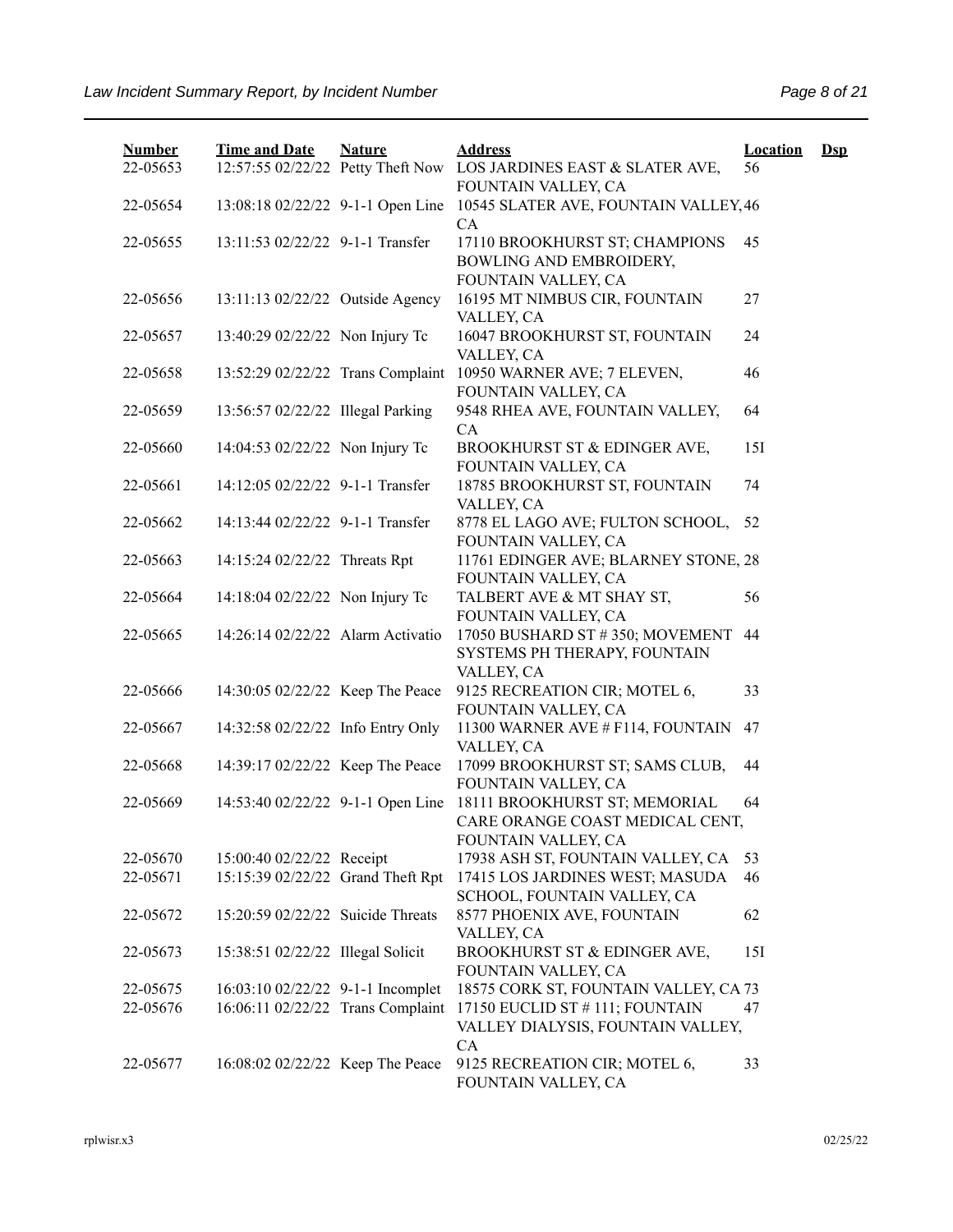| <b>Number</b><br>22-05678 | <b>Time and Date</b><br>16:27:28 02/22/22 9-1-1 Transfer | <b>Nature</b> | <b>Address</b><br>16201 HARBOR BLVD # A; WALGREENS, 28                  | <b>Location</b>   | $\mathbf{Dsp}$ |
|---------------------------|----------------------------------------------------------|---------------|-------------------------------------------------------------------------|-------------------|----------------|
|                           |                                                          |               | FOUNTAIN VALLEY, CA                                                     |                   |                |
| 22-05679                  | 16:25:42 02/22/22 Susp Subj                              |               | 18471 MT LANGLEY ST # M; NAUGLES, 66<br>FOUNTAIN VALLEY, CA             |                   |                |
| 22-05680                  | 16:28:52 02/22/22 Follow Up                              |               | 10200 SLATER AVE, FOUNTAIN VALLEY, 55<br>CA                             |                   | <b>DAA</b>     |
| 22-05681                  | 16:30:29 02/22/22 9-1-1 Transfer                         |               | 16201 HARBOR BLVD # A; WALGREENS, 28<br>FOUNTAIN VALLEY, CA             |                   |                |
| 22-05682                  | 16:31:31 02/22/22 Keep The Peace                         |               | 9125 RECREATION CIR; MOTEL 6,<br>FOUNTAIN VALLEY, CA                    | 33                |                |
| 22-05683                  | 16:54:37 02/22/22 Vehicle Check                          |               | 16800 MAGNOLIA ST; BOOMERS,<br>FOUNTAIN VALLEY, CA                      | 33                |                |
| 22-05684                  | 16:57:57 02/22/22 Illegal Parking                        |               | 17200 BROOKHURST ST; 24 HR<br>FITNESS, FOUNTAIN VALLEY, CA              | 45                |                |
| 22-05685                  | 17:12:35 02/22/22 Priv Prop Imp                          |               | 17451 MT HERRMANN ST, FOUNTAIN<br>VALLEY, CA                            | 47                |                |
| 22-05686                  | 17:13:28 02/22/22 Courtesy Rpt                           |               | 17901 BAY ST, FOUNTAIN VALLEY, CA                                       | 53                |                |
| 22-05687                  | 17:21:35 02/22/22 Robbery Rpt                            |               | 106 GANNET LN, FOUNTAIN VALLEY,<br>CA                                   | 63                |                |
| 22-05688                  | 17:31:11 02/22/22 9-1-1 Transfer                         |               | 11705 EDINGER AVE, FOUNTAIN<br>VALLEY, CA                               | 28                |                |
| 22-05689                  | 17:38:26 02/22/22 Dist Of Peac                           |               | 10475 TEAL CIR, FOUNTAIN VALLEY,<br>CA                                  | 75                |                |
|                           |                                                          |               |                                                                         |                   |                |
|                           |                                                          |               |                                                                         |                   |                |
| 22-05692                  | 18:09:46 02/22/22 Citizen Assist                         |               | 10200 SLATER AVE, FOUNTAIN VALLEY, 55<br>CA                             |                   |                |
| 22-05693                  | 18:22:39 02/22/22 Trans Complaint                        |               | 8552 WARNER AVE; ACADEMY OF<br>MARTIAL ARTS, FOUNTAIN VALLEY,<br>CA     | 42                |                |
| 22-05694                  | 18:25:32 02/22/22 9-1-1 Transfer                         |               | MAGNOLIA ST & 405, FOUNTAIN<br>VALLEY, CA                               | 33                |                |
| 22-05695                  | 18:30:12 02/22/22 Hlo Followup                           |               | CITYWIDE,,                                                              |                   |                |
| 22-05696                  | 18:41:54 02/22/22 Dog Issue                              |               | EUCLID ST & LAVENDER AVE,<br>FOUNTAIN VALLEY, CA                        | 37                |                |
| 22-05697                  | 18:52:21 02/22/22 Citizen Assist                         |               | 11300 WARNER AVE # A319, FOUNTAIN 47<br>VALLEY, CA                      |                   |                |
| 22-05698                  | 20:04:25 02/22/22 Follow Up                              |               | 16161 BROOKHURST ST, FOUNTAIN<br>VALLEY, CA                             | 24                |                |
| 22-05699                  | 20:05:30 02/22/22 Traffic Stop                           |               | HARBOR / WARNER, SANTA ANA, CA                                          | 48                |                |
| 22-05700                  | 20:12:00 02/22/22 Traffic Stop                           |               | NEWHOPE ST & CANDYTUFT CIR,<br>FOUNTAIN VALLEY, CA                      | 38                |                |
| 22-05701                  | 20:14:07 02/22/22 Traffic Stop                           |               | 17030 MAGNOLIA ST; WINCHELLS<br>DONUTS, FOUNTAIN VALLEY, CA             | 43                |                |
| 22-05702                  | 20:13:26 02/22/22 9-1-1 Open Line                        |               | 11250 WARNER AVE; FOUNTAIN<br>VALLEY REG HOSP E, FOUNTAIN<br>VALLEY, CA | 47                |                |
| 22-05703                  | 20:34:51 02/22/22 Bike Stop                              |               | SLATER AVE & NEWLAND ST; EOF,<br>FOUNTAIN VALLEY, CA                    | OUT <sub>52</sub> |                |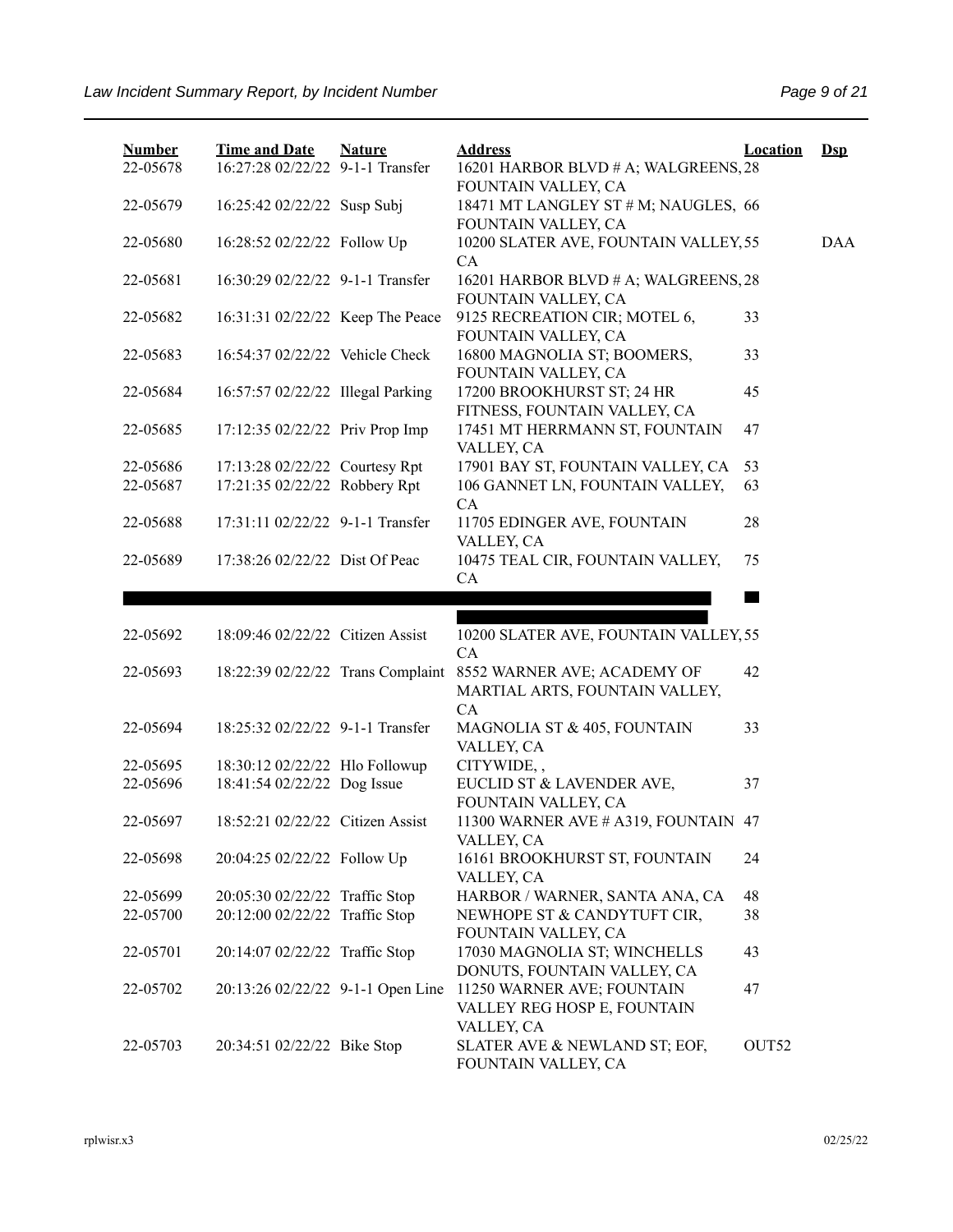| <b>Number</b><br>22-05704 | <b>Time and Date</b><br>20:34:09 02/22/22 Domestic Disput | <b>Nature</b> | <b>Address</b>                                                                | <b>Location</b><br>43 | $\mathbf{Dsp}$ |
|---------------------------|-----------------------------------------------------------|---------------|-------------------------------------------------------------------------------|-----------------------|----------------|
|                           |                                                           |               | 9120 LA CASITA AVE, FOUNTAIN<br>VALLEY, CA                                    |                       |                |
| 22-05705                  | 20:36:05 02/22/22 9-1-1 Transfer                          |               | 9041 TRINI ST WM,,                                                            |                       |                |
| 22-05706                  | 20:50:59 02/22/22 Traffic Stop                            |               | HARBOR BLVD & HEIL AVE, FOUNTAIN 29I<br>VALLEY, CA                            |                       |                |
| 22-05707                  |                                                           |               | 21:11:59 02/22/22 9-1-1 Abandoned 10431 AMBERWOOD CIR, FOUNTAIN<br>VALLEY, CA | 55                    |                |
| 22-05708                  | 21:21:03 02/22/22 Traffic Stop                            |               | FOOTHILL ST & HEIL AVE, FOUNTAIN<br>VALLEY, CA                                | 28                    |                |
| 22-05709                  | 21:49:15 02/22/22 Traffic Stop                            |               | HARBOR BLVD & LILAC AVE,<br>FOUNTAIN VALLEY, CA                               | 191                   |                |
| 22-05710                  | 22:06:35 02/22/22 Patrol Check                            |               | 17900 NEWHOPE ST; COSTCO,<br>FOUNTAIN VALLEY, CA                              | 57                    |                |
| 22-05711                  | 22:13:35 02/22/22 Vehicle Check                           |               | 17900 NEWHOPE ST; COSTCO; REAR,<br>FOUNTAIN VALLEY, CA                        | 57                    |                |
| 22-05712                  | 22:38:25 02/22/22 Traffic Stop                            |               | NEWHOPE / KENT,,                                                              |                       |                |
| 22-05713                  | 22:39:52 02/22/22 Trans Complaint                         |               | 17816 BUSHARD ST; FVHS, FOUNTAIN<br>VALLEY, CA                                | 54                    |                |
| 22-05714                  | 22:52:07 02/22/22 Vehicle Check                           |               | NEWLAND ST & WARNER AVE;SOF,<br>FOUNTAIN VALLEY, CA                           | 42                    |                |
| 22-05715                  | 22:58:55 02/22/22 Trans Complaint                         |               | 18985 MT CASTILE CIR, FOUNTAIN<br>VALLEY, CA                                  | 74                    |                |
| 22-05716                  | 23:12:09 02/22/22 Priv Prop Imp                           |               | 16061 BROOKHURST ST, FOUNTAIN<br>VALLEY, CA                                   | 24                    |                |
| 22-05717                  | 23:32:22 02/22/22 Alarm Activatio                         |               | 18353 MT LANGLEY ST, FOUNTAIN<br>VALLEY, CA                                   | 66                    | <b>UNF</b>     |
| 22-05718                  | 23:45:42 02/22/22 Alarm Activatio                         |               | 11520 WARNER AVE, FOUNTAIN<br>VALLEY, CA                                      | 48                    | <b>UNF</b>     |
| 22-05719                  | 23:51:15 02/22/22 Trans Complaint                         |               | 8986 WARNER AVE, FOUNTAIN VALLEY, 42<br>CA                                    |                       |                |
| 22-05720                  | 00:01:45 02/23/22 Traffic Stop                            |               | WARNER AVE & EUCLID ST, FOUNTAIN 37I<br>VALLEY, CA                            |                       |                |
| 22-05721                  | 00:33:25 02/23/22 Traffic Stop                            |               | BUSHARD ST & EDINGER AVE; N OF,<br>FOUNTAIN VALLEY, CA                        | 14I                   |                |
| 22-05722                  | 00:45:11 02/23/22 Vehicle Check                           |               | LILAC AVE & STERLING CRT,<br>FOUNTAIN VALLEY, CA                              | 18                    |                |
| 22-05723                  | 01:47:31 02/23/22 Bike Stop                               |               | MAGNOLIA ST & SLATER AVE,<br>FOUNTAIN VALLEY, CA                              | 43I                   |                |
| 22-05724                  | 02:00:49 02/23/22 Traffic Stop                            |               | ELLIS AVE & BROOKHURST ST; W OF,<br>FOUNTAIN VALLEY, CA                       | 65I                   |                |
| 22-05725                  | 02:30:01 02/23/22 Ped Check                               |               | ELM CIR & GARDENIA AVE, FOUNTAIN 33<br>VALLEY, CA                             |                       | INF            |
| 22-05726                  | 03:15:04 02/23/22 Traffic Stop                            |               | EUCLID ST & WARNER AVE, FOUNTAIN 37I<br>VALLEY, CA                            |                       |                |
| 22-05727                  | 03:20:43 02/23/22 Patrol Check                            |               | 11383 STONECRESS AVE, FOUNTAIN<br>VALLEY, CA                                  | 37                    |                |
| 22-05728                  | 03:57:23 02/23/22 Alarm Activatio                         |               | 18030 MT WASHINGTON ST, FOUNTAIN 67<br>VALLEY, CA                             |                       |                |
| 22-05729                  | 04:06:29 02/23/22 Ped Check                               |               | 10585 SLATER AVE #4A; PHOLICIOUS<br>RESTAURANT, FOUNTAIN VALLEY, CA           | 46                    | <b>INF</b>     |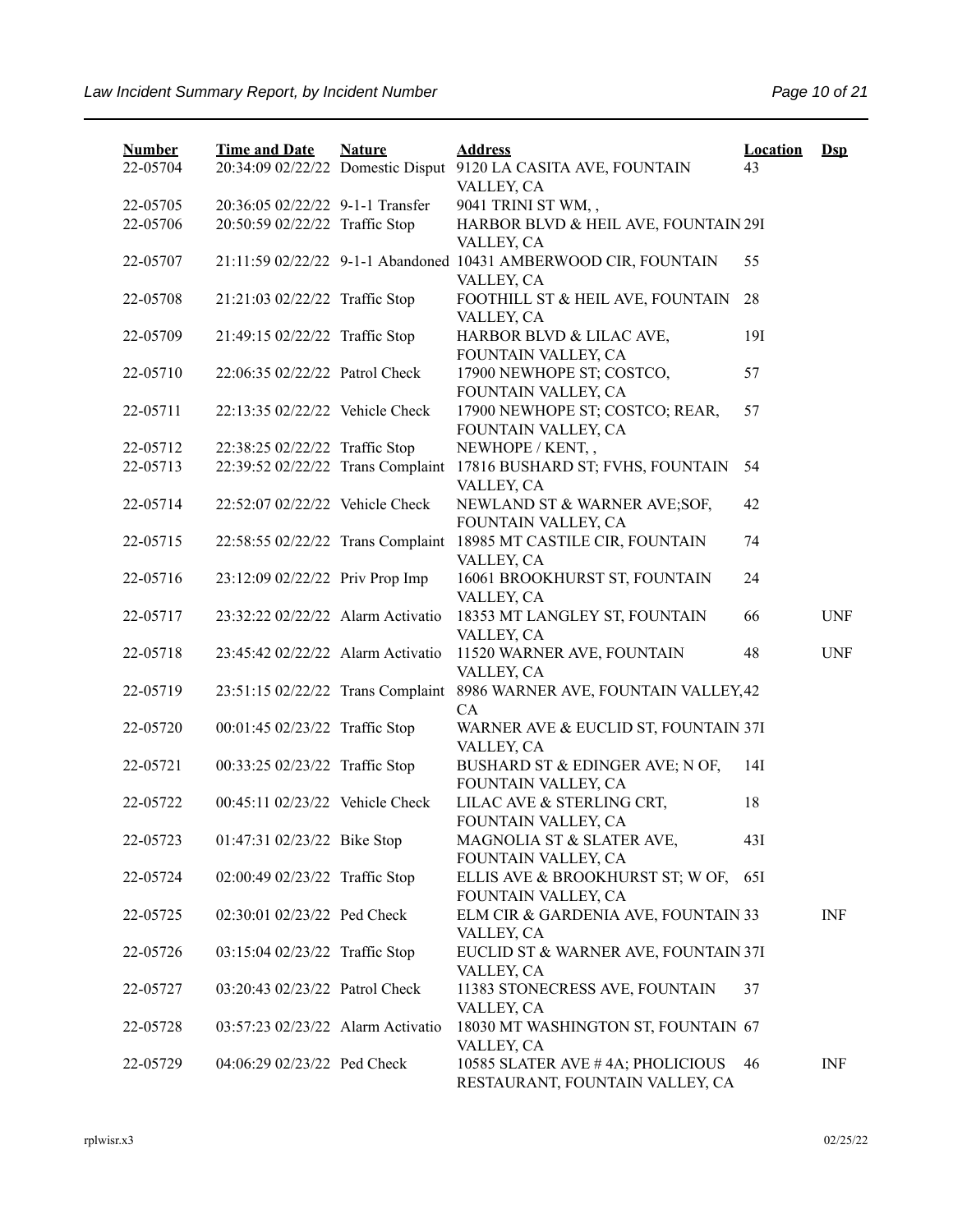| <b>Number</b><br>22-05730 | <b>Time and Date</b><br>04:21:48 02/23/22 Veh Repo | <b>Nature</b> | <b>Address</b><br>17314 SANTA ISABEL ST, FOUNTAIN                                                                         | <b>Location</b><br>42 | $\mathbf{Dsp}$ |
|---------------------------|----------------------------------------------------|---------------|---------------------------------------------------------------------------------------------------------------------------|-----------------------|----------------|
| 22-05731                  | 04:31:17 02/23/22 Alarm Activatio                  |               | VALLEY, CA<br>11420 WARNER AVE, FOUNTAIN<br>VALLEY, CA                                                                    | 47                    | <b>UNF</b>     |
| 22-05732                  | 05:18:40 02/23/22 Water Problem                    |               | MAGNOLIA ST & NILE RIVER AVE,<br>FOUNTAIN VALLEY, CA                                                                      | 62                    |                |
| 22-05733                  | 06:29:25 02/23/22 Traffic Stop                     |               | 18100 BROOKHURST ST; OFFICE<br>DEPOT, FOUNTAIN VALLEY, CA                                                                 | 65                    |                |
| 22-05734                  |                                                    |               | 06:27:34 02/23/22 Check Well Bein GARDENIA AVE & AVOCADO ST,<br>FOUNTAIN VALLEY, CA                                       | 33                    |                |
| 22-05735                  | 06:46:08 02/23/22 Traffic Stop                     |               | 405 & BROOKHURST ST, FOUNTAIN<br>VALLEY, CA                                                                               | 54                    |                |
| 22-05736                  | 06:56:40 02/23/22 9-1-1 Incomplet                  |               | 16600 HARBOR BLVD, FOUNTAIN<br>VALLEY, CA                                                                                 | 39                    |                |
| 22-05737                  |                                                    |               | 07:33:40 02/23/22 9-1-1 Abandoned 18111 BROOKHURST ST; MEMORIAL<br>CARE ORANGE COAST MEDICAL CENT,<br>FOUNTAIN VALLEY, CA | 64                    |                |
| 22-05738                  | 07:45:08 02/23/22 Illegal Parking                  |               | SLATER AVE & TRADEWINDS ST,<br>FOUNTAIN VALLEY, CA                                                                        | 55                    |                |
| 22-05739                  | 07:46:13 02/23/22 Non Injury Tc                    |               | WARNER AVE & ROSS LN, FOUNTAIN<br>VALLEY, CA                                                                              | 42                    |                |
| 22-05740                  | 07:52:13 02/23/22 9-1-1 Transfer                   |               | 730 EUCLID,,                                                                                                              |                       |                |
| 22-05741                  |                                                    |               | 07:55:20 02/23/22 Veh Tampering R 17951 LOS VASOS ST, FOUNTAIN                                                            | 56                    |                |
| 22-05742                  | 08:07:39 02/23/22 Non Injury Tc                    |               | VALLEY, CA<br>MAGNOLIA ST & FOXGLOVE AVE,<br>FOUNTAIN VALLEY, CA                                                          | 23                    |                |
| 22-05743                  | 08:25:02 02/23/22 Susp Subj                        |               | 9778 EL DURANGO CIR, FOUNTAIN<br>VALLEY, CA                                                                               | 44                    |                |
| 22-05744                  | 08:33:28 02/23/22 Patrol Check                     |               | 16111 HARBOR BLVD; CURACAO,<br>FOUNTAIN VALLEY, CA                                                                        | 28                    |                |
| 22-05745                  | 08:36:25 02/23/22 Trans Complaint                  |               | 10900 WARNER AVE #203, FOUNTAIN<br>VALLEY, CA                                                                             | 46                    |                |
| 22-05746                  | 09:04:11 02/23/22 Direct Pat/Othe                  |               | EUCLID ST & WARNER AVE, FOUNTAIN 37I<br>VALLEY, CA                                                                        |                       |                |
| 22-05747                  | 09:04:52 02/23/22 Outside Agency                   |               | 9920 TALBERT AVE; OC MEMORIAL<br>HOSPITAL, FOUNTAIN VALLEY, CA                                                            | 64                    |                |
| 22-05748                  |                                                    |               | 09:06:41 02/23/22 Trans Complaint 16475 HARBOR BLVD # A; 7 ELEVEN,<br>FOUNTAIN VALLEY, CA                                 | 28                    |                |
| 22-05749                  | 09:20:22 02/23/22 Hlo Followup                     |               | HARBOR BLVD & EDINGER AVE,<br>FOUNTAIN VALLEY, CA                                                                         | 29                    |                |
| 22-05750                  |                                                    |               | 09:29:52 02/23/22 Trans Complaint SOUTHPARK AVE & EUCLID ST,<br>FOUNTAIN VALLEY, CA                                       | 57                    |                |
| 22-05751                  | 09:35:40 02/23/22 9-1-1 Incomplet                  |               | 9228 WINTERGREEN CIR, FOUNTAIN<br>VALLEY, CA                                                                              | 23                    |                |
| 22-05752                  | 09:34:47 02/23/22 Non Injury Tc                    |               | LILAC AVE & HARBOR BLVD,<br>FOUNTAIN VALLEY, CA                                                                           | 191                   |                |
| 22-05753                  | 09:42:37 02/23/22 Abandoned Veh                    |               | EUCLID ST & HEIL AVE, FOUNTAIN<br>VALLEY, CA                                                                              | 27I                   |                |
| 22-05754                  | 10:00:26 02/23/22 Receipt                          |               | 9339 SHRIKE AVE, FOUNTAIN VALLEY, 73<br>CA                                                                                |                       |                |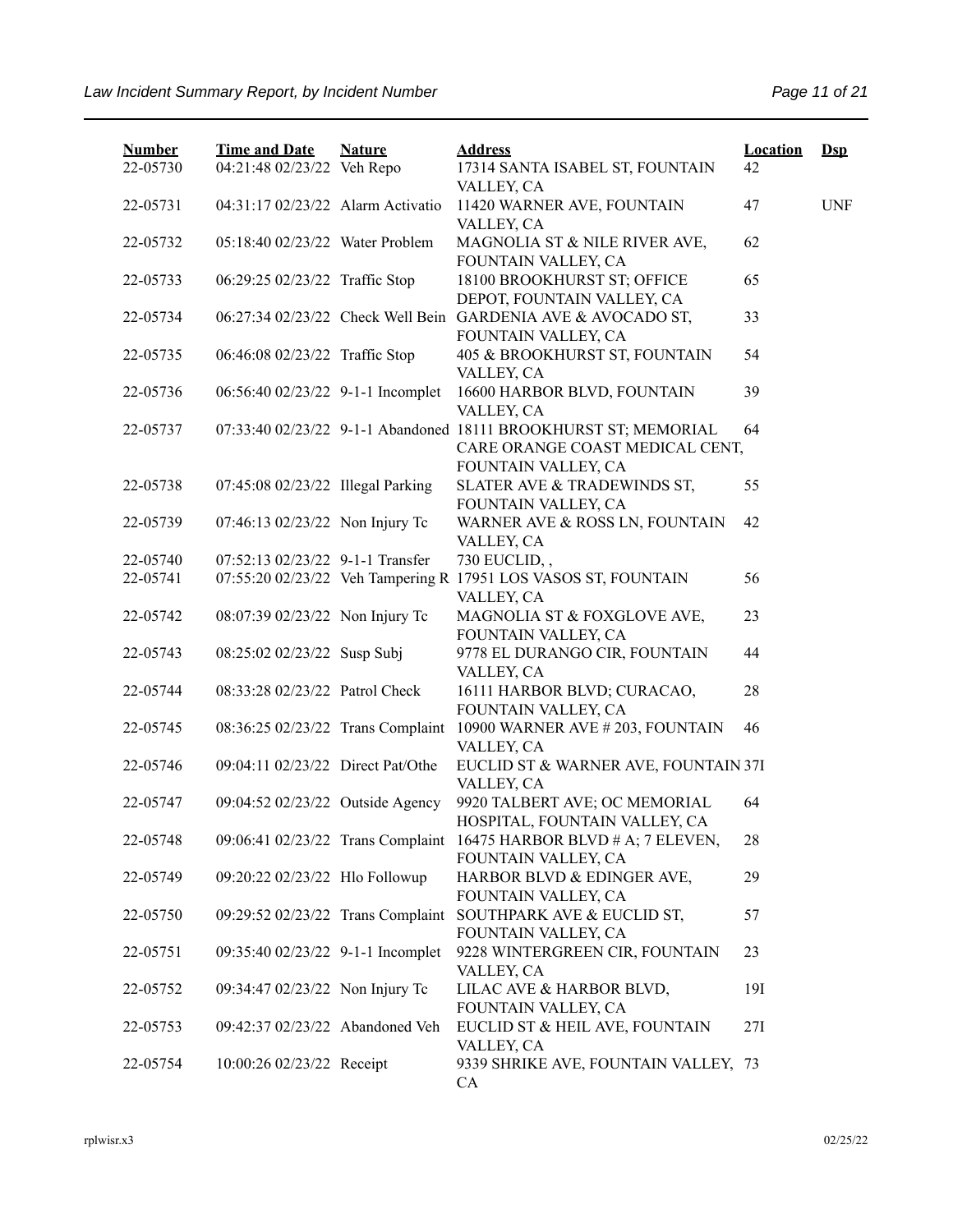| <b>Number</b> | <b>Time and Date</b>              | <b>Nature</b> | <b>Address</b>                                                                 | <b>Location</b> | $Ds$       |
|---------------|-----------------------------------|---------------|--------------------------------------------------------------------------------|-----------------|------------|
| 22-05756      | 10:34:09 02/23/22 Alarm Activatio |               | 17850 NEWHOPE ST # 102; T MOBILE,<br>FOUNTAIN VALLEY, CA                       | 57              | <b>UNF</b> |
| 22-05757      | 10:35:34 02/23/22 Alarm Activatio |               | 15953 MCCORD CIR, FOUNTAIN<br>VALLEY, CA                                       | 14              | <b>UNF</b> |
| 22-05758      | 10:36:08 02/23/22 Signal Issue    |               | BROOKHURST ST & EDINGER AVE,<br>FOUNTAIN VALLEY, CA                            | 15I             |            |
| 22-05759      | 10:37:35 02/23/22 Traffic Stop    |               | 18100 BROOKHURST ST; OFFICE<br>DEPOT, FOUNTAIN VALLEY, CA                      | 65              |            |
| 22-05760      | 10:47:54 02/23/22 Citizen Assist  |               | 8778 EL LAGO AVE; FULTON SCHOOL,<br>FOUNTAIN VALLEY, CA                        | 52              |            |
| 22-05761      | 10:49:18 02/23/22 9-1-1 Open Line |               | 8840 WARNER AVE; KL AND<br>ASSOCIATES, FOUNTAIN VALLEY, CA                     | 42              |            |
| 22-05762      | 10:49:46 02/23/22 9-1-1 Misdial   |               | 8840 WARNER AVE, FOUNTAIN VALLEY, 42<br>CA                                     |                 |            |
| 22-05763      | 10:52:47 02/23/22 Signal Issue    |               | EDINGER AVE & BUSHARD ST,<br>FOUNTAIN VALLEY, CA                               | 14I             |            |
| 22-05764      | 11:10:13 02/23/22 Keep The Peace  |               | 10350 ELLIS AVE; SHORELINE BAPTIST 75<br>CHURCH, FOUNTAIN VALLEY, CA           |                 |            |
| 22-05765      | 11:34:15 02/23/22 Follow Up       |               | EUCLID ST & HEIL AVE, FOUNTAIN<br>VALLEY, CA                                   | 27I             |            |
| 22-05766      | 11:44:00 02/23/22 Receipt         |               | 18669 PLUMOSA ST, FOUNTAIN<br>VALLEY, CA                                       | 73              |            |
| 22-05767      | 11:50:26 02/23/22 9-1-1 Incomplet |               | 10665 LA ALONDRA AVE, FOUNTAIN<br>VALLEY, CA                                   | 56              |            |
| 22-05768      | 11:55:51 02/23/22 Abandoned Veh   |               | 9835 ELLIS AVE, FOUNTAIN VALLEY,<br>CA                                         | 64              |            |
| 22-05769      | 12:04:18 02/23/22 Receipt         |               | 10184 JANACA CIR, FOUNTAIN VALLEY, 65<br>CA                                    |                 |            |
| 22-05770      | 12:15:49 02/23/22 9-1-1 Transfer  |               | 16061 BROOKHURST ST; ALBERTSONS, 24<br>FOUNTAIN VALLEY, CA                     |                 |            |
| 22-05771      |                                   |               | 12:18:44 02/23/22 Check Well Bein 10043 SAN MIGUEL CRT, FOUNTAIN<br>VALLEY, CA | 75              |            |
| 22-05772      | 12:29:39 02/23/22 Dist Of Peac    |               | 10592 LA PERLA AVE, FOUNTAIN<br>VALLEY, CA                                     | 56              |            |
| 22-05773      | 12:34:07 02/23/22 Patrol Check    |               | 17951 LOS VASOS ST, FOUNTAIN<br>VALLEY, CA                                     | 56              |            |
| 22-05774      | 12:46:29 02/23/22 9-1-1 Misdial   |               | 11601 HEIL AVE, FOUNTAIN VALLEY,<br>CA                                         | 38              |            |
| 22-05775      | 12:46:04 02/23/22 9-1-1 Transfer  |               | 15998 MT MATTERHORN ST, FOUNTAIN 19<br>VALLEY, CA                              |                 |            |
| 22-05776      | 12:48:29 02/23/22 Alarm Activatio |               | 9611 NEWFAME CIR, FOUNTAIN<br>VALLEY, CA                                       | 14              | <b>UNF</b> |
| 22-05777      | 12:53:26 02/23/22 Citizen Assist  |               | 11761 EDINGER AVE; BLARNEY STONE, 28<br>FOUNTAIN VALLEY, CA                    |                 |            |
| 22-05778      | 13:12:16 02/23/22 9-1-1 Transfer  |               | 0 405, FOUNTAIN VALLEY, CA                                                     | 44              |            |
| 22-05779      | 13:10:14 02/23/22 Grand Theft Rpt |               | 18361 EUCLID ST; GUITAR CENTER,<br>FOUNTAIN VALLEY, CA                         | 66              |            |
| 22-05780      | 13:13:28 02/23/22 9-1-1 Open Line |               | 11160 WARNER AVE $\#$ 411; DAVID G<br>DIAZ MD, FOUNTAIN VALLEY, CA             | 47              |            |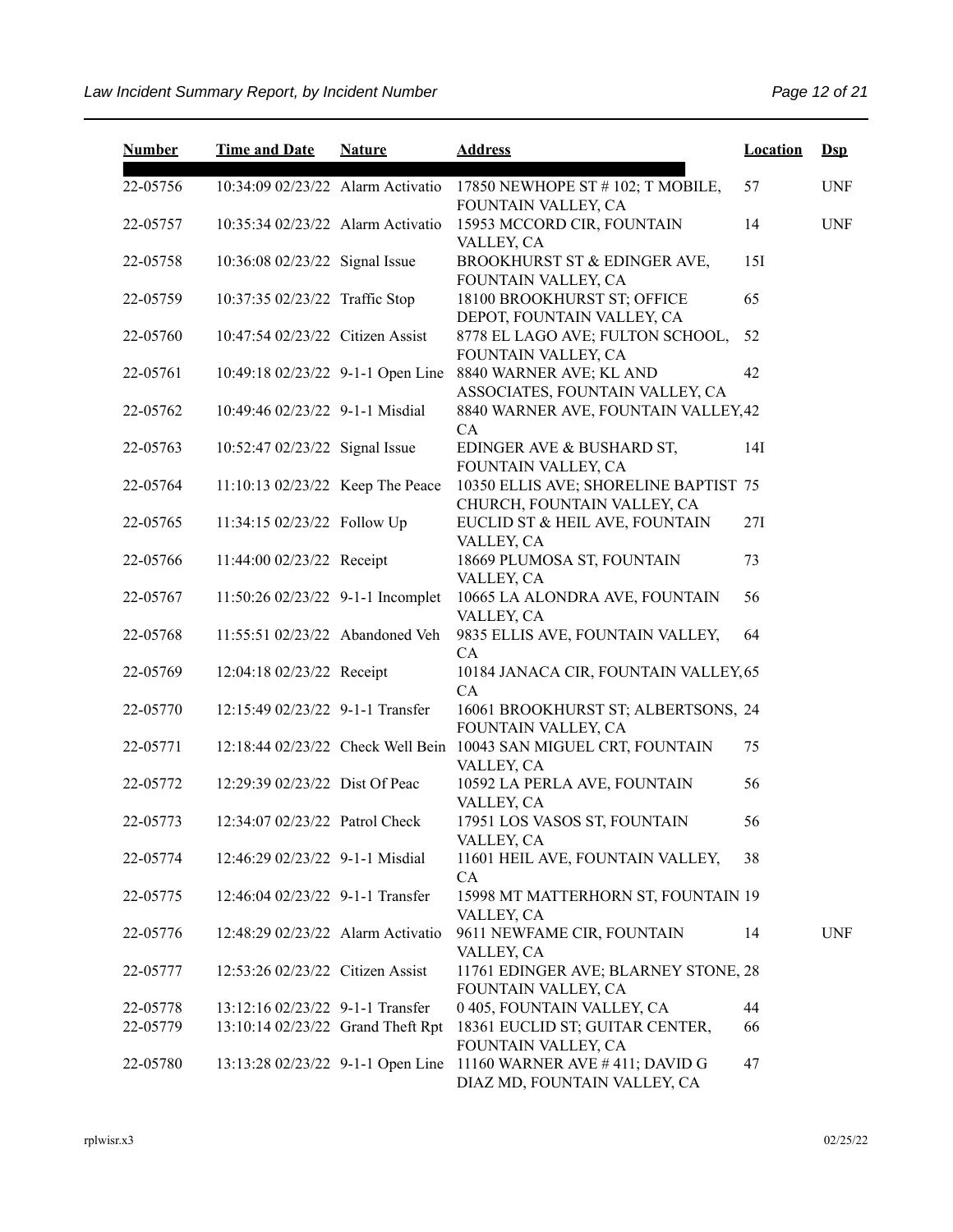| <b>Number</b><br>22-05781 | <b>Time and Date</b><br>13:37:29 02/23/22 9-1-1 Open Line | <b>Nature</b> | <b>Address</b><br>17110 BROOKHURST ST; CHAMPIONS                                      | <b>Location</b><br>45 | $\mathbf{Dsp}$ |
|---------------------------|-----------------------------------------------------------|---------------|---------------------------------------------------------------------------------------|-----------------------|----------------|
|                           |                                                           |               | BOWLING AND EMBROIDERY,<br>FOUNTAIN VALLEY, CA                                        |                       |                |
| 22-05782                  | 13:42:09 02/23/22 Trespasser                              |               | 9950 SLATER AVE; SONESTA SELECT<br>HOTEL, FOUNTAIN VALLEY, CA                         | 54                    |                |
| 22-05783                  | 13:43:29 02/23/22 Civil Issue                             |               | 17538 SANTA MARIA ST, FOUNTAIN<br>VALLEY, CA                                          | 52                    |                |
| 22-05784                  | 13:55:55 02/23/22 Outside Agency                          |               | 17900 NEWHOPE ST; COSTCO,<br>FOUNTAIN VALLEY, CA                                      | 57                    |                |
| 22-05785                  | 14:02:40 02/23/22 Citizen Assist                          |               | 10035 ELLIS AVE; FV CARWASH,<br>FOUNTAIN VALLEY, CA                                   | 65                    |                |
| 22-05786                  | 14:14:24 02/23/22 Traffic Stop                            |               | 12th / LANDING - SEAL BEACH,,                                                         |                       |                |
| 22-05787                  | 14:26:41 02/23/22 Inj Traffic Acc                         |               | GARFIELD AVE & SAN ANTONIO ST,<br>FOUNTAIN VALLEY, CA                                 | OUT75                 |                |
| 22-05788                  | 14:31:18 02/23/22 Courtesy Rpt                            |               | 8602 WARNER AVE, FOUNTAIN VALLEY, 42<br>CA                                            |                       |                |
| 22-05789                  |                                                           |               | 14:36:38 02/23/22 Veh Tampering R 11839 WISTERIA AVE, FOUNTAIN<br>VALLEY, CA          | 38                    |                |
| 22-05790                  | 14:48:19 02/23/22 9-1-1 Misdial                           |               | 18025 BROOKHURST ST, FOUNTAIN<br>VALLEY, CA                                           | 64                    |                |
| 22-05791                  | 14:57:00 02/23/22 9-1-1 Misdial                           |               | 17150 EUCLID ST, FOUNTAIN VALLEY,<br>CA                                               | 47                    |                |
| 22-05792                  | 15:01:13 02/23/22 9-1-1 Misdial                           |               | 9930 TALBERT AVE; AFFILIATES<br>MEDICAL GROUP, FOUNTAIN VALLEY,<br><b>CA</b>          | 64                    |                |
| 22-05793                  | 15:02:35 02/23/22 Dist Of Peac                            |               | 18035 BROOKHURST ST, FOUNTAIN<br>VALLEY, CA                                           | 64                    |                |
| 22-05794                  | 15:03:52 02/23/22 Patrol Check                            |               | 17415 LOS JARDINES WEST; MASUDA<br>SCHOOL, FOUNTAIN VALLEY, CA                        | 46                    |                |
| 22-05795                  | 15:05:28 02/23/22 Trans Complaint                         |               | SLATER AVE & LOS JARDINES WEST,<br>FOUNTAIN VALLEY, CA                                | 56                    |                |
| 22-05796                  |                                                           |               | 15:24:42 02/23/22 Trans Complaint EDINGER AVE & BROOKHURST ST,<br>FOUNTAIN VALLEY, CA | 15I                   |                |
| 22-05797                  | 15:34:24 02/23/22 Abandoned Veh                           |               | 11395 STONECRESS AVE, FOUNTAIN<br>VALLEY, CA                                          | 37                    |                |
| 22-05798                  | 15:56:57 02/23/22 Non-Breather                            |               | 10226 FALCON AVE, FOUNTAIN<br>VALLEY, CA                                              | 75                    |                |
| 22-05799                  | 16:00:46 02/23/22 Susp Subj                               |               | 17951 LOS VASOS ST, FOUNTAIN<br>VALLEY, CA                                            | 56                    |                |
| 22-05800                  | 16:12:53 02/23/22 Reckless Veh                            |               | ROSEMARY AVE & ORCHID AVE,<br>FOUNTAIN VALLEY, CA                                     | 28                    |                |
| 22-05801                  | 16:19:04 02/23/22 Req For A Suprv                         |               | 10200 SLATER AVE, FOUNTAIN VALLEY, 55<br><b>CA</b>                                    |                       |                |
| 22-05802                  | 16:20:49 02/23/22 Reckless Veh                            |               | BUSHARD ST & SLATER AVE,<br>FOUNTAIN VALLEY, CA                                       | 44I                   |                |
| 22-05803                  | 16:20:35 02/23/22 9-1-1 Incomplet                         |               | 17733 BUSHARD ST, FOUNTAIN<br>VALLEY, CA                                              | 54                    |                |
| 22-05804                  | 16:46:03 02/23/22 9-1-1 Transfer                          |               | 17698 SANTA TERESA CIR, FOUNTAIN<br>VALLEY, CA                                        | 52                    |                |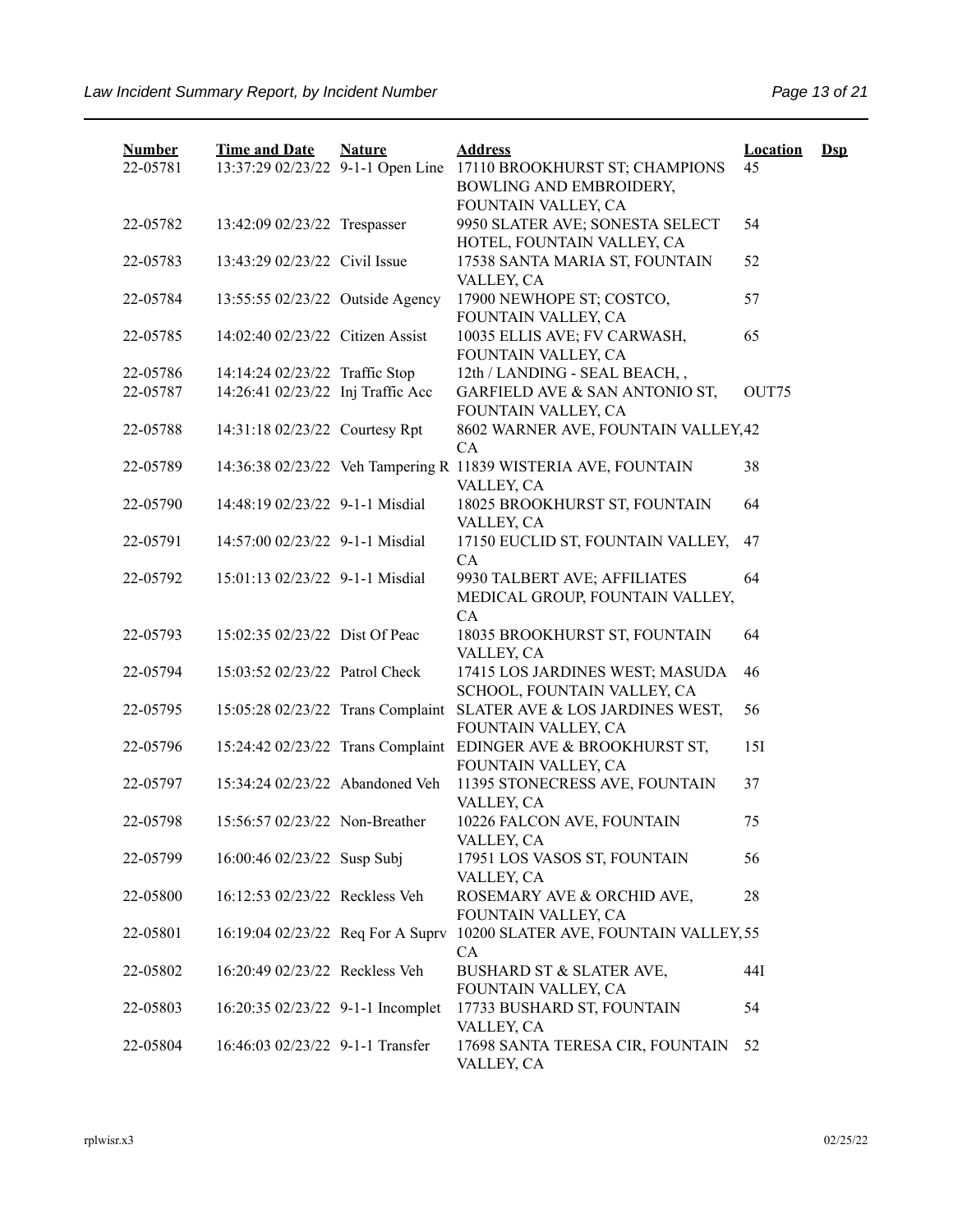| <b>Number</b> | <b>Time and Date</b>              | <b>Nature</b> | <b>Address</b>                                                      | <b>Location</b>   | $Ds$       |
|---------------|-----------------------------------|---------------|---------------------------------------------------------------------|-------------------|------------|
| 22-05805      |                                   |               | 16:56:09 02/23/22 Check Well Bein 18011 NEWHOPE ST # C; JIMMY JOHNS | 67                |            |
|               |                                   |               | GOURMET SANDWICHES, FOUNTAIN<br>VALLEY, CA                          |                   |            |
| 22-05806      | 17:39:40 02/23/22 9-1-1 Transfer  |               | 17077 SAN MATEO ST; CARMEL                                          | 45                |            |
|               |                                   |               | VILLAGE, FOUNTAIN VALLEY, CA                                        |                   |            |
| 22-05807      | 17:41:42 02/23/22 9-1-1 Transfer  |               | 17077 SAN MATEO ST; CARMEL                                          | 45                |            |
|               |                                   |               | VILLAGE, FOUNTAIN VALLEY, CA                                        |                   |            |
| 22-05808      | 18:06:06 02/23/22 9-1-1 Transfer  |               | 18312 THOMAS CIR, HUNTINGTN BCH,                                    |                   |            |
|               |                                   |               | CA                                                                  |                   |            |
| 22-05809      | 18:15:05 02/23/22 Traffic Stop    |               | LOS JARDINES WEST & SLATER AVE,                                     | 46                |            |
|               |                                   |               | FOUNTAIN VALLEY, CA                                                 |                   |            |
| 22-05810      | 18:31:25 02/23/22 Grand Theft Rpt |               | 17200 BROOKHURST ST; 24 HR<br>FITNESS, FOUNTAIN VALLEY, CA          | 45                |            |
| 22-05811      | 18:41:09 02/23/22 Water Problem   |               | REDWOOD CIR & STARLING AVE,                                         | 74                |            |
|               |                                   |               | FOUNTAIN VALLEY, CA                                                 |                   |            |
| 22-05812      | 18:54:25 02/23/22 Jail Check      |               | 10200 SLATER AVE, FOUNTAIN VALLEY, 55                               |                   |            |
|               |                                   |               | CA                                                                  |                   |            |
| 22-05813      | 19:32:47 02/23/22 Dist Of Peac    |               | 9091 CALADIUM AVE; SOUTH COAST                                      | 23                |            |
|               |                                   |               | CHILDRENS HOME, FOUNTAIN                                            |                   |            |
|               |                                   |               | VALLEY, CA                                                          |                   |            |
| 22-05814      | 19:45:55 02/23/22 Trans Complaint |               | 17860 NEWHOPE ST #108; ENTERPRISE 57                                |                   |            |
| 22-05815      | 19:55:30 02/23/22 Trans Complaint |               | RENT A CAR, FOUNTAIN VALLEY, CA<br>16400 BROOKHURST ST; FV REC      | 25                |            |
|               |                                   |               | CENTER, FOUNTAIN VALLEY, CA                                         |                   |            |
| 22-05816      | 20:03:28 02/23/22 Dist Of Peac    |               | 9091 CALADIUM AVE; SOUTH COAST                                      | 23                |            |
|               |                                   |               | CHILDRENS HOME, FOUNTAIN                                            |                   |            |
|               |                                   |               | VALLEY, CA                                                          |                   |            |
| 22-05817      | 20:42:53 02/23/22 Alarm Activatio |               | 9874 RARITAN AVE, FOUNTAIN                                          | 14                | <b>UNF</b> |
|               |                                   |               | VALLEY, CA                                                          |                   |            |
| 22-05818      | 20:53:15 02/23/22 Alarm Activatio |               | 18968 BROOKHURST ST, FOUNTAIN                                       | 75                | <b>UNF</b> |
|               |                                   |               | VALLEY, CA                                                          |                   |            |
| 22-05819      | 21:04:14 02/23/22 Trans Complaint |               | 16400 BROOKHURST ST; FV REC<br>CENTER, FOUNTAIN VALLEY, CA          | 25                |            |
| 22-05820      | 21:15:24 02/23/22 9-1-1 Transfer  |               | $405,$ ,                                                            |                   |            |
| 22-05821      | 21:25:28 02/23/22 Vehicle Check   |               | 16400 BROOKHURST ST; FV REC                                         | 25                |            |
|               |                                   |               | CENTER;FIELD 10, FOUNTAIN VALLEY,                                   |                   |            |
|               |                                   |               | CA                                                                  |                   |            |
| 22-05822      | 21:24:33 02/23/22 Trans Complaint |               | 16141 HARBOR BLVD; DOLLAR TREE,                                     | 28                |            |
|               |                                   |               | FOUNTAIN VALLEY, CA                                                 |                   |            |
| 22-05823      | 21:32:31 02/23/22 Traffic Stop    |               | BROOKHURST ST & HEIL AVE,                                           | 25I               |            |
| 22-05824      | 21:31:14 02/23/22 Alarm Activatio |               | FOUNTAIN VALLEY, CA<br>18886 BROOKHURST ST, FOUNTAIN                | 75                | <b>UNF</b> |
|               |                                   |               | VALLEY, CA                                                          |                   |            |
| 22-05825      | 21:43:48 02/23/22 9-1-1 Open Line |               | 8901 WARNER AVE, HUNTINGTN BCH,                                     | OUT <sub>42</sub> |            |
|               |                                   |               | CA                                                                  |                   |            |
| 22-05826      | 22:30:38 02/23/22 Traffic Stop    |               | ORD WAY / EDINGER; HB,,                                             |                   |            |
| 22-05827      | 22:32:29 02/23/22 9-1-1 Transfer  |               | 11300 WARNER AVE; PALM ISLAND                                       | 47                |            |
|               |                                   |               | SENIOR COMMUNITY, FOUNTAIN                                          |                   |            |
|               |                                   |               | VALLEY, CA                                                          |                   |            |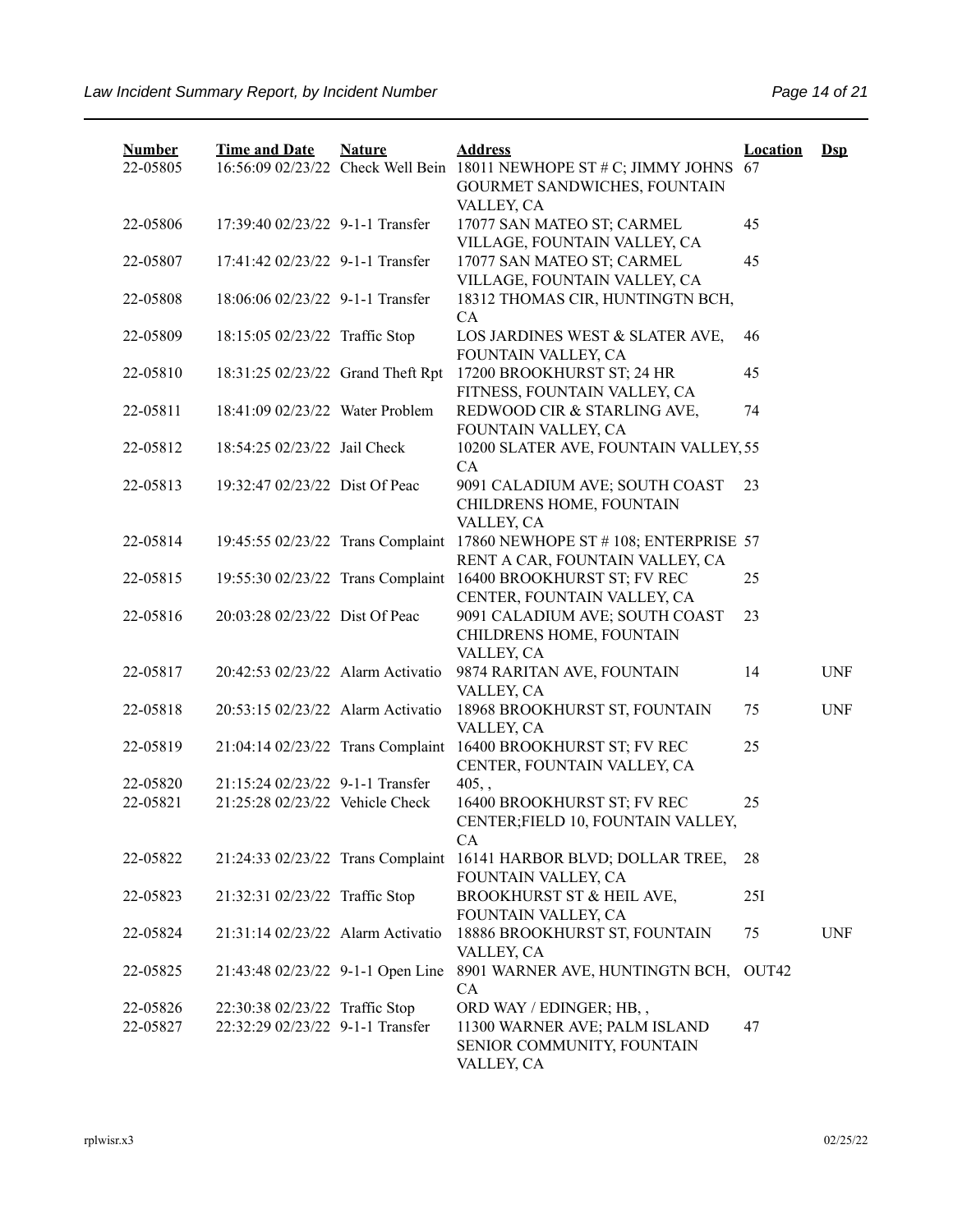| <b>Number</b><br>22-05828 | <b>Time and Date</b><br>22:45:27 02/23/22 Traffic Stop | <b>Nature</b> | <b>Address</b><br>BROOKHURST ST & SLATER AVE,                                          | <b>Location</b><br>45I | $Ds$       |
|---------------------------|--------------------------------------------------------|---------------|----------------------------------------------------------------------------------------|------------------------|------------|
| 22-05829                  | 22:51:47 02/23/22 Vehicle Check                        |               | FOUNTAIN VALLEY, CA<br>MARIPOSA AVE & MADRONE CIR,<br>FOUNTAIN VALLEY, CA              | 34                     |            |
| 22-05830                  |                                                        |               | 22:51:58 02/23/22 Music Complaint 10275 SLATER AVE #103, FOUNTAIN<br>VALLEY, CA        | 45                     |            |
| 22-05831                  |                                                        |               | 22:58:53 02/23/22 Domestic Disput 17601 SANTA CATALINA CIR,<br>FOUNTAIN VALLEY, CA     | 52                     |            |
| 22-05832                  |                                                        |               | 23:49:22 02/23/22 Check Well Bein 9430 CLOVER CRT # 10, FOUNTAIN<br>VALLEY, CA         | 33                     |            |
| 22-05833                  | 00:33:32 02/24/22 Traffic Stop                         |               | MAGNOLIA ST & TALBERT AVE,<br>FOUNTAIN VALLEY, CA                                      | 531                    |            |
| 22-05834                  | 00:40:35 02/24/22 9-1-1 Transfer                       |               | 11780 TULIP CRT, FOUNTAIN VALLEY,<br>CA                                                | 18                     |            |
| 22-05835                  | 01:08:49 02/24/22 Alarm Activatio                      |               | 9844 PETERS CRT, FOUNTAIN VALLEY, 64<br>CA                                             |                        | <b>UNF</b> |
| 22-05836                  | 01:28:40 02/24/22 Vehicle Check                        |               | SLATER AVE & WARD ST, FOUNTAIN<br>VALLEY, CA                                           | 46I                    |            |
| 22-05837                  | 01:37:26 02/24/22 Vehicle Check                        |               | LILAC AVE & CARLETON ST,<br>FOUNTAIN VALLEY, CA                                        | 29                     |            |
| 22-05838                  | 01:41:09 02/24/22 Vehicle Check                        |               | LILAC AVE & CARLETON ST,<br>FOUNTAIN VALLEY, CA                                        | 29                     |            |
| 22-05839                  | 01:45:23 02/24/22 Ped Check                            |               | EDINGER AVE & HARBOR BLVD,<br>FOUNTAIN VALLEY, CA                                      | 29                     |            |
| 22-05840                  | 01:52:12 02/24/22 Alarm Activatio                      |               | 11596 MARTENS RIVER CIR, FOUNTAIN 48<br>VALLEY, CA                                     |                        | <b>UNF</b> |
| 22-05841                  | 01:53:42 02/24/22 9-1-1 Misdial                        |               | 17100 EUCLID ST; FV HOSPITAL,<br>FOUNTAIN VALLEY, CA                                   | 47                     |            |
| 22-05842                  | 02:10:09 02/24/22 Priv Prop Imp                        |               | 9440 CLOVER AVE; GRANDE APTS,<br>FOUNTAIN VALLEY, CA                                   | 33                     |            |
| 22-05843                  | 03:13:37 02/24/22 9-1-1 Transfer                       |               | 17966 BROOKHURST ST; KECH CAFE,<br>FOUNTAIN VALLEY, CA                                 | 55                     |            |
| 22-05844                  | 03:15:04 02/24/22 Alarm Activatio                      |               | 18968 BROOKHURST ST, FOUNTAIN<br>VALLEY, CA                                            | 75                     |            |
| 22-05845                  | 03:42:39 02/24/22 9-1-1 Incomplet                      |               | 18305 MT LANGLEY ST; THE STORAGE 66<br>PLACE, FOUNTAIN VALLEY, CA                      |                        |            |
| 22-05846                  |                                                        |               | 04:37:26 02/24/22 Alarm Activatio 9156 EL AZUL CIR, FOUNTAIN VALLEY, 53<br>CA          |                        | <b>UNF</b> |
| 22-05847                  | 05:08:16 02/24/22 Stolen Veh Rpt                       |               | 16320 SHASTA ST, FOUNTAIN VALLEY, 28<br>CA                                             |                        |            |
| 22-05848                  |                                                        |               | 05:27:23 02/24/22 Trans Complaint 10950 WARNER AVE; 7 ELEVEN,<br>FOUNTAIN VALLEY, CA   | 46                     |            |
| 22-05849                  | 05:46:41 02/24/22 Alarm Activatio                      |               | 16650 HARBOR BLVD # B1; RIGOS<br>AUTO BODY; UNIT B01, FOUNTAIN                         | 39                     | <b>UNF</b> |
| 22-05850                  | 06:05:22 02/24/22 Vandalism Now                        |               | VALLEY, CA<br>11362 WARNER AVE; MILE SQUARE<br>ANIMAL HOSPITAL, FOUNTAIN<br>VALLEY, CA | 47                     |            |
| 22-05851                  | 06:09:17 02/24/22 Alarm Activatio                      |               | 10060 SLATER AVE; WELLS FARGO<br>BANK, FOUNTAIN VALLEY, CA                             | 55                     | <b>UNF</b> |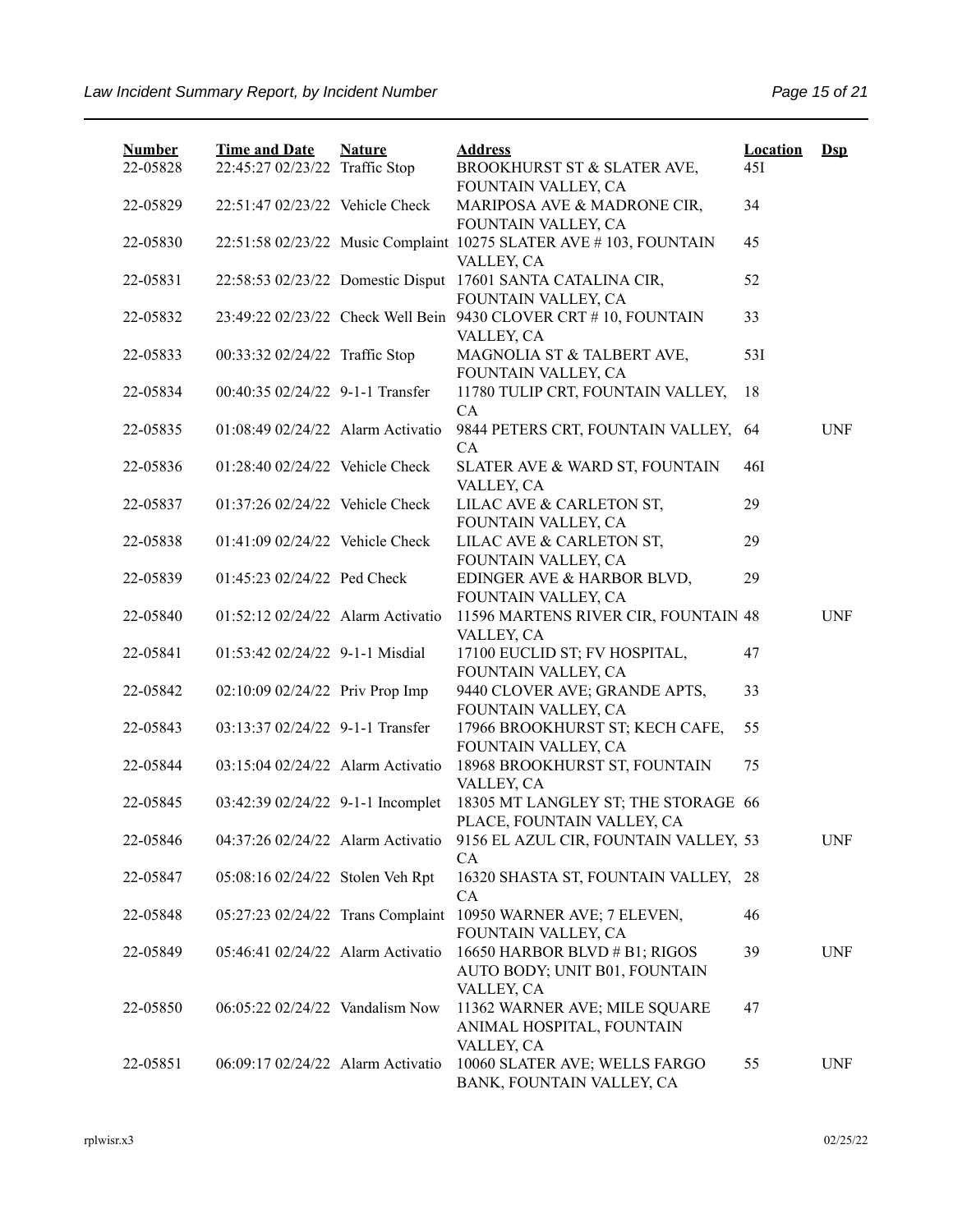| <b>Number</b> | <b>Time and Date</b>              | <b>Nature</b> | <b>Address</b>                                                           | <b>Location</b> | $\mathbf{Dsp}$ |
|---------------|-----------------------------------|---------------|--------------------------------------------------------------------------|-----------------|----------------|
| 22-05852      | 06:26:33 02/24/22 Alarm Activatio |               | 18457 AMISTAD ST, FOUNTAIN VALLEY, 66<br><b>CA</b>                       |                 | <b>UNF</b>     |
| 22-05853      | 06:30:08 02/24/22 Traffic Stop    |               | 18035 BROOKHURST ST, FOUNTAIN<br>VALLEY, CA                              | 64              |                |
| 22-05854      | 06:41:10 02/24/22 Traffic Stop    |               | 17971 BROOKHURST ST; BERRI<br>BROTHERS GAS, FOUNTAIN VALLEY,<br>CA       | 54              |                |
| 22-05855      | 06:45:42 02/24/22 Jail Check      |               | 10200 SLATER AVE, FOUNTAIN VALLEY, 55<br><b>CA</b>                       |                 |                |
| 22-05856      | 06:42:22 02/24/22 9-1-1 Transfer  |               | 3529 W LEHNHARDT, FOUNTAIN<br>VALLEY, CA                                 |                 |                |
| 22-05857      | 06:56:02 02/24/22 Traffic Stop    |               | 17971 BROOKHURST ST; BERRI<br>BROTHERS GAS, FOUNTAIN VALLEY,<br>CA       | 54              |                |
| 22-05858      | 07:02:21 02/24/22 Illegal Parking |               | FLICKER AVE & PLUMOSA ST,<br>FOUNTAIN VALLEY, CA                         | 73              |                |
| 22-05859      | 07:05:27 02/24/22 Traffic Stop    |               | BROOKHURST ST & STONE FIELD DR;<br>JNO, FOUNTAIN VALLEY, CA              | 65              |                |
| 22-05860      | 07:09:09 02/24/22 9-1-1 Transfer  |               | 9034 LEMONGRASS CRT, FOUNTAIN<br>VALLEY, CA                              | 63              |                |
| 22-05861      | 07:14:46 02/24/22 Supplemental Rt |               | 11362 WARNER AVE; MILE SQUARE<br>ANIMAL HOSPITAL, FOUNTAIN<br>VALLEY, CA | 47              |                |
| 22-05862      | 07:24:32 02/24/22 Traffic Stop    |               | BROOKHURST ST & TALBERT AVE; S<br>OF, FOUNTAIN VALLEY, CA                | 55I             |                |
| 22-05863      | 07:36:13 02/24/22 Traffic Stop    |               | TALBERT AVE & BROOKHURST ST,<br>FOUNTAIN VALLEY, CA                      | 55I             |                |
| 22-05864      | 07:36:39 02/24/22 Traffic Stop    |               | HEIL / BUSHARD, FOUNTAIN VALLEY,<br>CA                                   | 23I             |                |
| 22-05865      | 07:37:10 02/24/22 Non Injury Tc   |               | ELLIS AVE & PACIFIC ST, FOUNTAIN<br>VALLEY, CA                           | 66              |                |
|               |                                   |               |                                                                          |                 |                |
| 22-05867      | 07:47:55 02/24/22 Traffic Stop    |               | 11303 SANDSTONE AVE; NORTHCUTT<br>SCHOOL, FOUNTAIN VALLEY, CA            | 37              |                |
| 22-05868      | 07:50:23 02/24/22 Traffic Stop    |               | <b>BROOKHURST ST &amp; TALBERT AVE; S</b><br>OF, FOUNTAIN VALLEY, CA     | 551             |                |
| 22-05869      | 07:52:28 02/24/22 Traffic Stop    |               | 18025 BROOKHURST ST, FOUNTAIN<br>VALLEY, CA                              | 64              |                |
| 22-05870      | 07:52:58 02/24/22 Traffic Stop    |               | BROOKHURST ST & TALBERT AVE,<br>FOUNTAIN VALLEY, CA                      | 55I             |                |
| 22-05871      | 08:01:21 02/24/22 Alarm Activatio |               | 18968 BROOKHURST ST, FOUNTAIN<br>VALLEY, CA                              | 75              | <b>UNF</b>     |
| 22-05872      | 08:02:32 02/24/22 Traffic Stop    |               | 17415 LOS JARDINES WEST; MASUDA<br>SCHOOL, FOUNTAIN VALLEY, CA           | 46              |                |
| 22-05873      | 08:02:52 02/24/22 Traffic Stop    |               | 18100 BROOKHURST ST; OFFICE<br>DEPOT, FOUNTAIN VALLEY, CA                | 65              |                |
| 22-05874      | 08:12:20 02/24/22 Signal Issue    |               | WARNER AVE & GREENLEAF ST,<br>FOUNTAIN VALLEY, CA                        | 44              |                |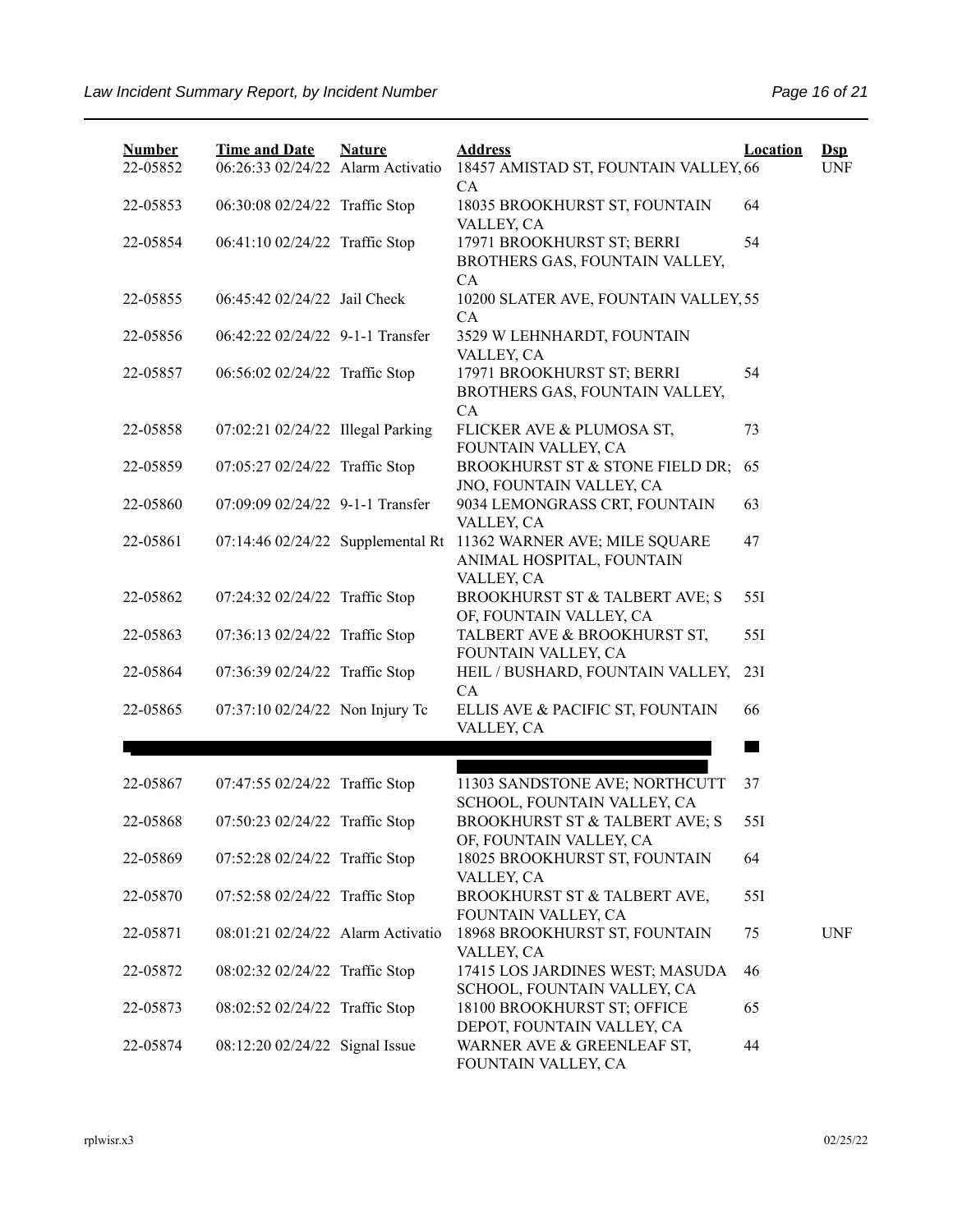| <b>Number</b><br>22-05875 | <b>Time and Date</b><br>08:15:39 02/24/22 Traffic Stop | <b>Nature</b> | <b>Address</b><br>17415 LOS JARDINES WEST; MASUDA                                      | <b>Location</b><br>46 | $\mathbf{Dsp}$ |
|---------------------------|--------------------------------------------------------|---------------|----------------------------------------------------------------------------------------|-----------------------|----------------|
| 22-05876                  | 08:20:35 02/24/22 Traffic Stop                         |               | SCHOOL, FOUNTAIN VALLEY, CA<br>LA HACIENDA AVE & SAN MATEO ST,<br>FOUNTAIN VALLEY, CA  | 45                    |                |
| 22-05877                  | 08:21:25 02/24/22 Traffic Stop                         |               | GARFIELD AVE & MAGNOLIA ST,<br>FOUNTAIN VALLEY, CA                                     | OUT72                 |                |
| 22-05878                  | 08:28:43 02/24/22 Trans Complaint                      |               | 9835 ELLIS AVE, FOUNTAIN VALLEY,<br>CA                                                 | 64                    |                |
| 22-05879                  | 08:29:47 02/24/22 Trans Complaint                      |               | 17870 NEWHOPE ST #106; CHASE<br>BANK, FOUNTAIN VALLEY, CA                              | 57                    |                |
| 22-05880                  | 08:32:58 02/24/22 9-1-1 Transfer                       |               | 16970 MT EDEN ST, FOUNTAIN VALLEY, 37<br>CA                                            |                       |                |
| 22-05881                  | 08:36:22 02/24/22 Illegal Parking                      |               | SAN MATEO ST & LA HACIENDA AVE,                                                        | 45                    |                |
| 22-05882                  | 08:43:04 02/24/22 Trans Complaint                      |               | FOUNTAIN VALLEY, CA<br>17815 NEWHOPE ST $#$ R; PACIFIC<br>ENDOSCOPY AND SURGERY CENTER | 57                    |                |
| 22-05883                  | 08:46:00 02/24/22 Traffic Stop                         |               | L, FOUNTAIN VALLEY, CA<br>JACARANDA ST & ELLIS AVE<br>FRONTAGE AVE, FOUNTAIN VALLEY,   | 64                    |                |
| 22-05884                  | 08:42:28 02/24/22 Domestic Disput                      |               | CA<br>11383 STONECRESS AVE, FOUNTAIN                                                   | 37                    |                |
| 22-05885                  | 09:01:49 02/24/22 Traffic Stop                         |               | VALLEY, CA<br>10840 WARNER AVE, FOUNTAIN<br>VALLEY, CA                                 | 46                    |                |
|                           |                                                        |               |                                                                                        |                       |                |
|                           |                                                        |               |                                                                                        |                       |                |
| 22-05887                  | 09:18:31 02/24/22 Traffic Stop                         |               | CONDOR AVE & EUCLID ST, FOUNTAIN 66                                                    |                       |                |
| 22-05888                  | 09:18:43 02/24/22 Traffic Hazard                       |               | VALLEY, CA<br>WARNER AVE & WARD ST; W OF,                                              | 36I                   |                |
| 22-05889                  | 09:24:56 02/24/22 Trans Complaint                      |               | FOUNTAIN VALLEY, CA<br>10950 WARNER AVE; 7 ELEVEN,<br>FOUNTAIN VALLEY, CA              | 46                    |                |
|                           |                                                        |               |                                                                                        |                       |                |
|                           |                                                        |               |                                                                                        | a sa                  |                |
| 22-05892                  | 09:53:33 02/24/22 Registrant                           |               | 10539 LA ROSA CIR, FOUNTAIN                                                            | 56                    |                |
| 22-05893                  | 09:57:21 02/24/22 9-1-1 Transfer                       |               | VALLEY, CA<br>18264 SANTA JOANANA CIR, FOUNTAIN62                                      |                       |                |
| 22-05894                  | 10:01:31 02/24/22 9-1-1 Misdial                        |               | VALLEY, CA<br>8778 EL LAGO AVE; FULTON SCHOOL,                                         | 52                    |                |
| 22-05895                  | 10:07:24 02/24/22 9-1-1 Transfer                       |               | FOUNTAIN VALLEY, CA<br>17816 BUSHARD ST; FVHS, FOUNTAIN                                | 54                    |                |
| 22-05896                  | 10:08:48 02/24/22 9-1-1 Transfer                       |               | VALLEY, CA<br>17816 BUSHARD ST; FVHS, FOUNTAIN                                         | 54                    |                |
| 22-05897                  | 10:10:08 02/24/22 9-1-1 Misdial                        |               | VALLEY, CA<br>17816 BUSHARD ST; FVHS, FOUNTAIN<br>VALLEY, CA                           | 54                    |                |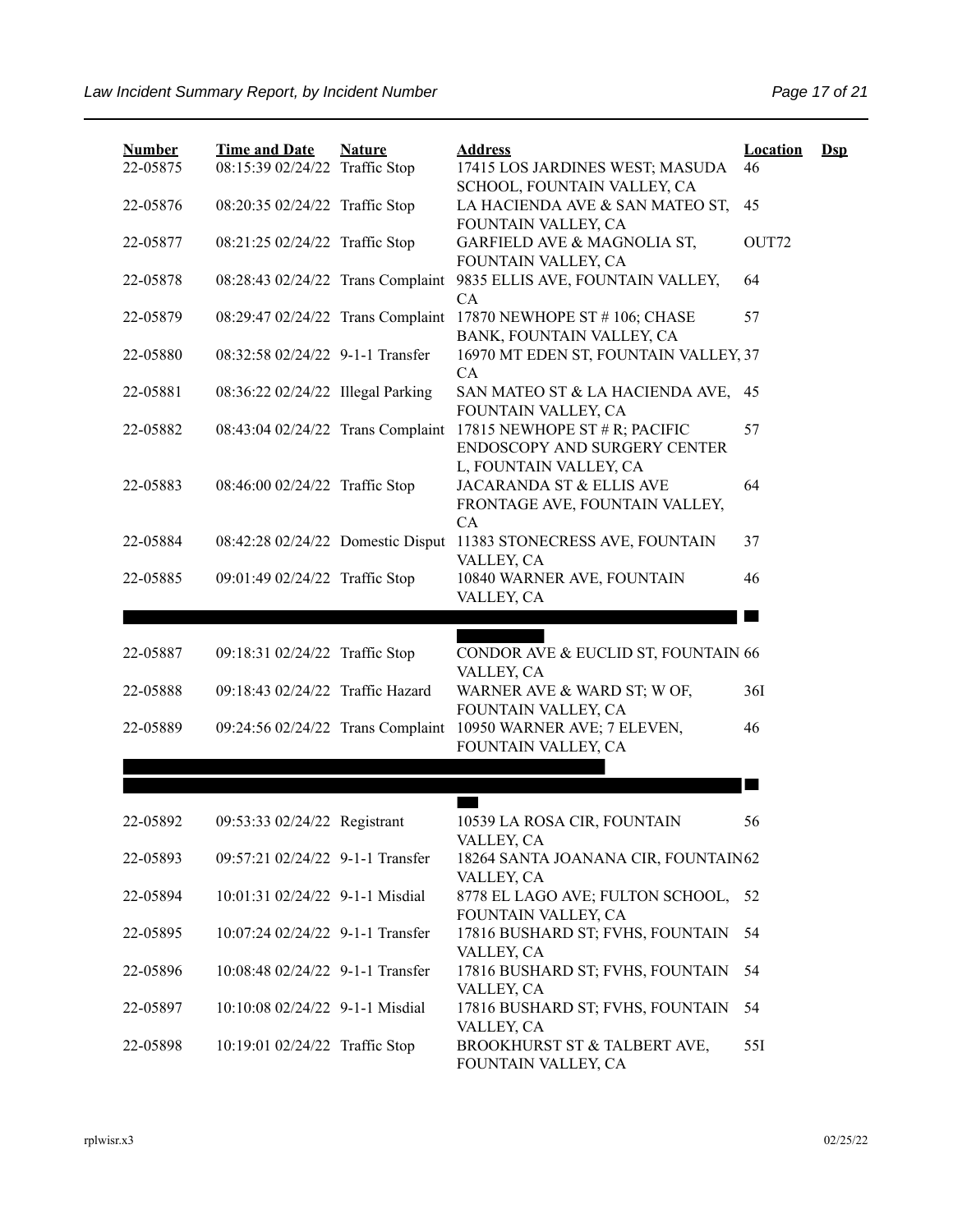| <b>Number</b> | <b>Time and Date</b>              | <b>Nature</b> | <b>Address</b>                                               | <b>Location</b> | $Dsp$      |
|---------------|-----------------------------------|---------------|--------------------------------------------------------------|-----------------|------------|
| 22-05899      | 10:37:41 02/24/22 Traffic Stop    |               | BROOKHURST ST & TALBERT AVE,<br>FOUNTAIN VALLEY, CA          | 551             |            |
| 22-05900      | 10:44:36 02/24/22 9-1-1 Misdial   |               | 17816 BUSHARD ST; FVHS, FOUNTAIN<br>VALLEY, CA               | 54              |            |
| 22-05901      | 10:46:25 02/24/22 Domestic Disput |               | 18565 PALM ST, FOUNTAIN VALLEY, CA 73                        |                 |            |
| 22-05902      | 11:04:41 02/24/22 Trans Complaint |               | 17860 NEWHOPE ST # 107; SALON<br>SHANTI, FOUNTAIN VALLEY, CA | 57              |            |
| 22-05903      | 11:11:41 02/24/22 Citizen Assist  |               | 16566 NEWHOPE ST; LOS AMIGOS HS,<br>FOUNTAIN VALLEY, CA      | 38              |            |
| 22-05904      | 11:42:58 02/24/22 Traffic Stop    |               | 16566 NEWHOPE ST; LOS AMIGOS HS,<br>FOUNTAIN VALLEY, CA      | 38              |            |
| 22-05905      | 11:43:54 02/24/22 Traffic Hazard  |               | PHILLIPS AVE & BROOKHURST ST,<br>FOUNTAIN VALLEY, CA         | 64              |            |
| 22-05906      | 11:34:11 02/24/22 Lost Prop Rpt   |               | 18186 SANTA JOANANA ST, FOUNTAIN 62<br>VALLEY, CA            |                 |            |
| 22-05907      | 11:59:32 02/24/22 9-1-1 Misdial   |               | 18035 BROOKHURST ST, FOUNTAIN<br>VALLEY, CA                  | 64              |            |
| 22-05908      | 12:00:15 02/24/22 Property Rpt    |               | WARNER AVE & WINTERSBURG AVE,<br>FOUNTAIN VALLEY, CA         | 38              |            |
| 22-05909      | 12:09:37 02/24/22 9-1-1 Misdial   |               | 18695 NEWLAND ST, FOUNTAIN<br>VALLEY, CA                     | 72              |            |
| 22-05910      | 12:19:43 02/24/22 Illegal Parking |               | 17239 SANTA SUZANNE ST, FOUNTAIN<br>VALLEY, CA               | 42              |            |
| 22-05911      | 12:23:15 02/24/22 Petty Theft Rpt |               | 18960 BROOKHURST ST; ECO TOWN,<br>FOUNTAIN VALLEY, CA        | 75              |            |
| 22-05912      | 12:34:42 02/24/22 Traffic Stop    |               | SANTA ROSALIA ST & SLATER AVE,<br>FOUNTAIN VALLEY, CA        | 52              |            |
| 22-05913      | 12:40:52 02/24/22 Illegal Parking |               | 17615 LOS JARDINES EAST; COX<br>SCHOOL, FOUNTAIN VALLEY, CA  | 56              |            |
| 22-05914      | 12:53:25 02/24/22 Traffic Hazard  |               | WARD ST & ELLIS AVE, FOUNTAIN<br>VALLEY, CA                  | <b>66I</b>      |            |
| 22-05915      | 12:57:39 02/24/22 Keep The Peace  |               | 18011 NEWHOPE # D; AT&T MOBILE,<br>FOUNTAIN VALLEY, CA       | 67              |            |
| 22-05916      | 13:06:43 02/24/22 Hlo Followup    |               | WINTERSBURG AVE & MT HUTCHINGS 38<br>ST, FOUNTAIN VALLEY, CA |                 |            |
| 22-05917      | 13:11:33 02/24/22 9-1-1 Transfer  |               | 9722 POPPY CIR, FOUNTAIN VALLEY,<br>CA                       | 24              |            |
| 22-05918      | 13:14:51 02/24/22 Check Well Bein |               | 9859 PEACOCK CIR, FOUNTAIN<br>VALLEY, CA                     | 64              |            |
| 22-05919      | 13:16:44 02/24/22 Alarm Activatio |               | 9099 LA CASITA AVE, FOUNTAIN<br>VALLEY, CA                   | 43              | <b>UNF</b> |
| 22-05920      | 13:20:07 02/24/22 Follow Up       |               | 16951 MT COLLIEN ST, FOUNTAIN<br>VALLEY, CA                  | 38              |            |
| 22-05921      | 13:23:20 02/24/22 Traffic Stop    |               | MAGNOLIA ST & LA PALOMA AVE,<br>FOUNTAIN VALLEY, CA          | 43              |            |
| 22-05922      | 13:30:21 02/24/22 Citizen Assist  |               | 10200 SLATER AVE, FOUNTAIN VALLEY, 55<br>CA                  |                 |            |
| 22-05923      | 13:30:55 02/24/22 9-1-1 Transfer  |               | 17150 EUCLID ST, FOUNTAIN VALLEY, 47<br>CA                   |                 |            |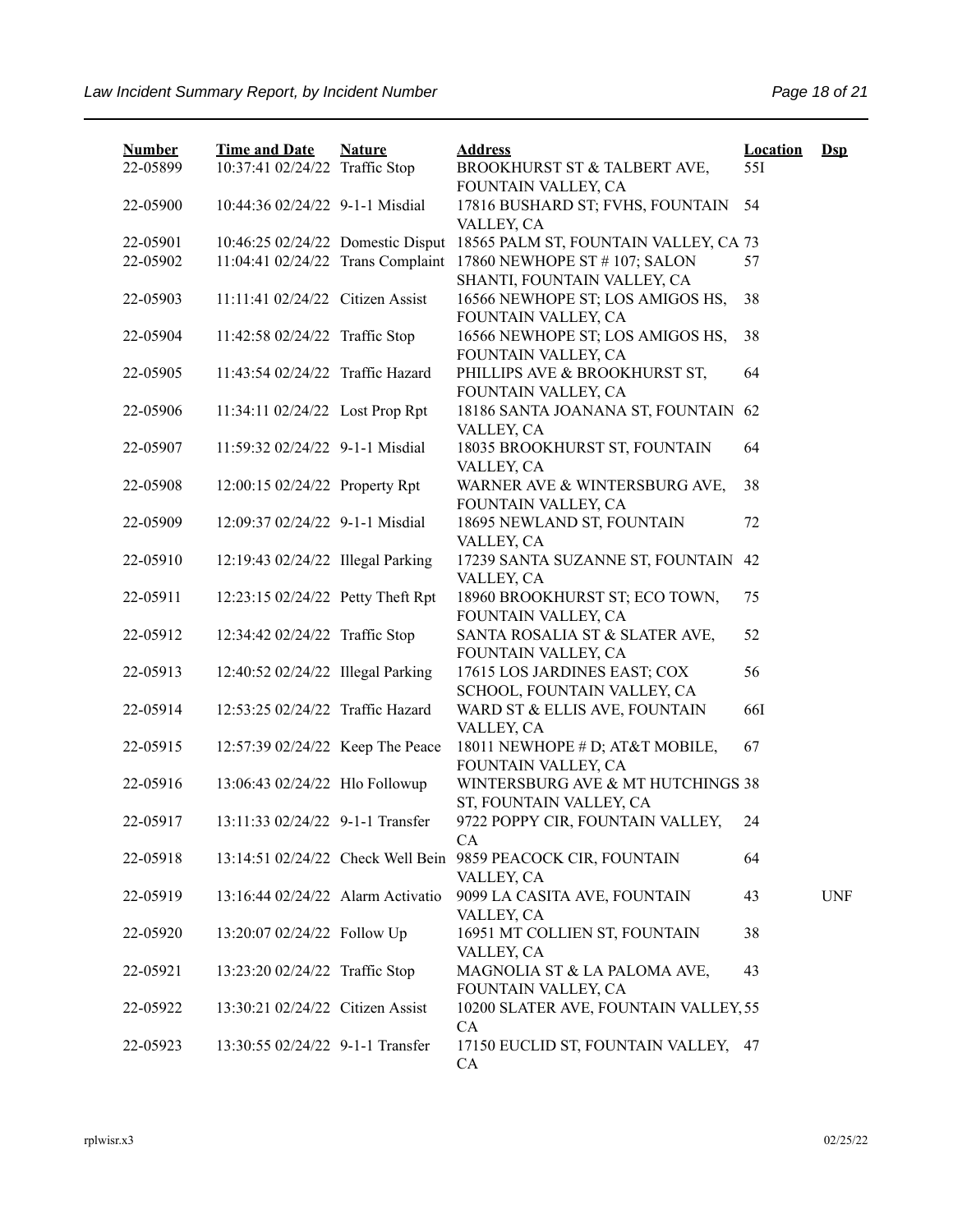| <b>Number</b><br>22-05924 | <b>Time and Date</b>              | <b>Nature</b> | <b>Address</b><br>13:31:41 02/24/22 9-1-1 Abandoned 16139 BROOKHURST ST; ORANGE<br>COUNTY MUSIC CONSERVATO, | <b>Location</b><br>24 | $\mathbf{Dsp}$ |
|---------------------------|-----------------------------------|---------------|-------------------------------------------------------------------------------------------------------------|-----------------------|----------------|
| 22-05925                  | 14:00:10 02/24/22 Rv Complaint    |               | FOUNTAIN VALLEY, CA<br>EDINGER AVE & BROOKHURST ST,<br>FOUNTAIN VALLEY, CA                                  | 15I                   |                |
| 22-05926                  | 14:02:00 02/24/22 Traffic Stop    |               | 9880 WARNER AVE # B1; AMERICAN<br>TIRE BAY, FOUNTAIN VALLEY, CA                                             | 44                    |                |
|                           |                                   |               |                                                                                                             |                       |                |
| 22-05928                  | 14:27:52 02/24/22 Hlo Followup    |               | 8956 WARNER AVE; SMART AND FINAL;42<br>REAR, FOUNTAIN VALLEY, CA                                            |                       |                |
| 22-05929                  | 14:28:40 02/24/22 Person Down     |               | HARBOR BLVD & EDINGER AVE,<br>FOUNTAIN VALLEY, CA                                                           | OUT29                 |                |
| 22-05930                  |                                   |               | 14:41:56 02/24/22 Check Well Bein 16566 NEWHOPE ST; LOS AMIGOS HS,<br>FOUNTAIN VALLEY, CA                   | 38                    |                |
| 22-05931                  | 14:51:34 02/24/22 Patrol Check    |               | 16566 NEWHOPE ST; LOS AMIGOS HS,<br>FOUNTAIN VALLEY, CA                                                     | 38                    |                |
| 22-05932                  | 14:51:51 02/24/22 Vehicle Check   |               | EDINGER AVE & WARD ST; W OF,<br>FOUNTAIN VALLEY, CA                                                         | 16I                   |                |
| 22-05933                  | 14:58:34 02/24/22 9-1-1 Open Line |               | 17445 WARD ST, FOUNTAIN VALLEY, CA46                                                                        |                       |                |
| 22-05934                  | 15:00:43 02/24/22 Vehicle Check   |               | EDINGER AVE & NEWHOPE ST; E OF,<br>FOUNTAIN VALLEY, CA                                                      | 18I                   |                |
| 22-05935                  |                                   |               | 15:08:26 02/24/22 Non Inj-H&R Rpt ADOBE RIVER AVE & ARCHES CRT,<br>FOUNTAIN VALLEY, CA                      | 65                    |                |
| 22-05936                  | 15:36:26 02/24/22 Inj Traffic Acc |               | BROOKHURST ST & TALBERT AVE,<br>FOUNTAIN VALLEY, CA                                                         | 55I                   |                |
| 22-05937                  | 15:42:00 02/24/22 Receipt         |               | 18400 BROOKHURST ST, FOUNTAIN<br>VALLEY, CA                                                                 | 65                    |                |
| 22-05938                  | 15:44:29 02/24/22 Receipt         |               | 15945 CLARENDON ST, FOUNTAIN<br>VALLEY, CA                                                                  | 14                    |                |
| 22-05939                  | 15:51:46 02/24/22 Courtesy Rpt    |               | 9651 LA CAPILLA AVE, FOUNTAIN<br>VALLEY, CA                                                                 | 44                    |                |
| 22-05940                  | 16:07:59 02/24/22 9-1-1 Transfer  |               | SEGERSTROM / HARBOR, SANTA ANA,<br>CA                                                                       |                       |                |
| 22-05941                  | 16:33:49 02/24/22 Courtesy Rpt    |               | 18567 CALLENS CIR, FOUNTAIN<br>VALLEY, CA                                                                   | 74                    |                |
| 22-05942                  | 16:48:40 02/24/22 9-1-1 Transfer  |               | 17077 SAN MATEO ST; CARMEL<br>VILLAGE, FOUNTAIN VALLEY, CA                                                  | 45                    |                |
| 22-05943                  | 16:59:13 02/24/22 Trans Complaint |               | 17870 NEWHOPE ST, FOUNTAIN<br>VALLEY, CA                                                                    | 57                    |                |
| 22-05944                  | 17:19:05 02/24/22 9-1-1 Misdial   |               | 18111 BROOKHURST ST; MEMORIAL<br>CARE ORANGE COAST MEDICAL CENT,<br>FOUNTAIN VALLEY, CA                     | 64                    |                |
| 22-05945                  | 17:36:54 02/24/22 9-1-1 Misdial   |               | 18475 SANTA ALBERTA CIR, FOUNTAIN 62<br>VALLEY, CA                                                          |                       |                |
| 22-05946                  | 17:47:27 02/24/22 Keep The Peace  |               | 10475 TEAL CIR, FOUNTAIN VALLEY,<br>CA                                                                      | 75                    |                |
| 22-05947                  | 17:59:03 02/24/22 9-1-1 Transfer  |               | 17816 BUSHARD ST; FVHS, FOUNTAIN<br>VALLEY, CA                                                              | 54                    |                |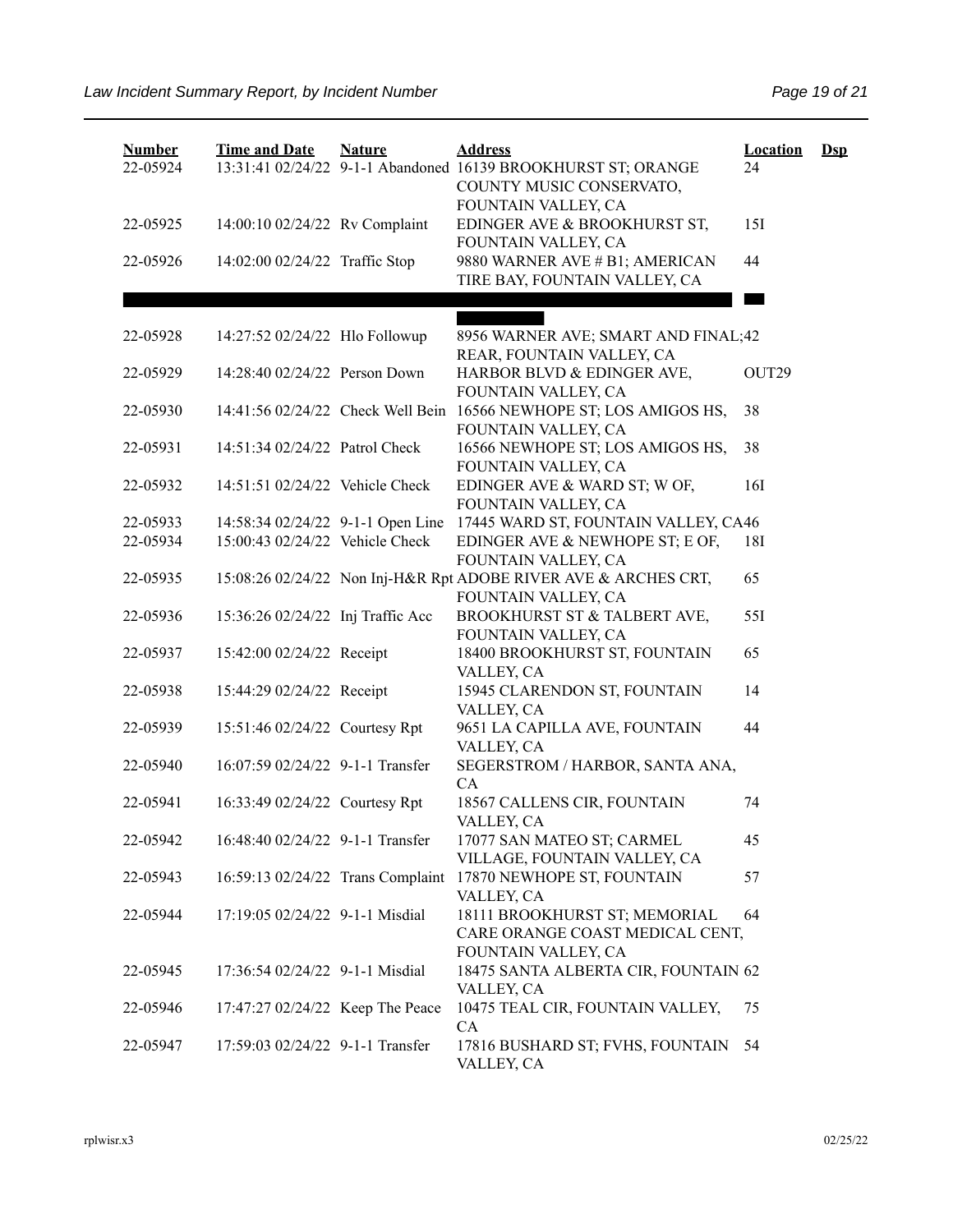| <b>Number</b> | <b>Time and Date</b>              | <b>Nature</b> | <b>Address</b>                                               | <b>Location</b> | $Ds$       |
|---------------|-----------------------------------|---------------|--------------------------------------------------------------|-----------------|------------|
| 22-05948      | 17:55:39 02/24/22 Non Injury Tc   |               | 17099 BROOKHURST ST; SAMS CLUB,                              | 44              |            |
| 22-05949      | 18:05:38 02/24/22 Alarm Activatio |               | FOUNTAIN VALLEY, CA<br>11028 BLUE ALLIUM AVE, FOUNTAIN       | 27              | <b>UNF</b> |
|               |                                   |               | VALLEY, CA                                                   |                 |            |
| 22-05950      | 18:09:34 02/24/22 9-1-1 Transfer  |               | 17816 BUSHARD ST; FVHS, FOUNTAIN                             | 54              |            |
| 22-05951      | 18:11:03 02/24/22 9-1-1 Transfer  |               | VALLEY, CA<br>0 405, FOUNTAIN VALLEY, CA                     | 44              |            |
| 22-05952      | 18:12:58 02/24/22 9-1-1 Transfer  |               | 17816 BUSHARD ST; FVHS, FOUNTAIN                             | 54              |            |
|               |                                   |               | VALLEY, CA                                                   |                 |            |
| 22-05953      | 18:17:20 02/24/22 9-1-1 Transfer  |               | 17110 BROOKHURST ST; CHAMPIONS<br>BOWLING AND EMBROIDERY,    | 45              |            |
|               |                                   |               | FOUNTAIN VALLEY, CA                                          |                 |            |
| 22-05954      | 18:23:01 02/24/22 Keep The Peace  |               | 10475 TEAL CIR, FOUNTAIN VALLEY,                             | 75              |            |
|               |                                   |               | CA                                                           |                 |            |
| 22-05955      | 18:31:09 02/24/22 Alarm Activatio |               | 10131 SUNN AVE, FOUNTAIN VALLEY,<br>CA                       | 15              |            |
| 22-05956      | 18:35:48 02/24/22 Non Injury Tc   |               | BROOKHURST ST & TALBERT AVE,                                 | 55I             |            |
|               |                                   |               | FOUNTAIN VALLEY, CA                                          |                 |            |
| 22-05957      | 18:39:14 02/24/22 Drunk Driver    |               | BUSHARD ST & TALBERT AVE,                                    | 54I             |            |
| 22-05958      | 18:54:12 02/24/22 Jail Check      |               | FOUNTAIN VALLEY, CA<br>10200 SLATER AVE, FOUNTAIN VALLEY, 55 |                 |            |
|               |                                   |               | CA                                                           |                 |            |
| 22-05959      | 19:06:40 02/24/22 Traffic Hazard  |               | EUCLID ST & 405, FOUNTAIN VALLEY, 67                         |                 |            |
| 22-05960      | 19:13:01 02/24/22 9-1-1 Transfer  |               | CA<br>11360 WARNER AVE; PARK VIEW                            | 47              |            |
|               |                                   |               | ESTATES ASSISTED LIVING, ORANGE,                             |                 |            |
|               |                                   |               | CA                                                           |                 |            |
| 22-05961      | 19:23:22 02/24/22 Traffic Stop    |               | EUCLID ST & TALBERT AVE, FOUNTAIN57I                         |                 |            |
| 22-05962      | 19:37:36 02/24/22 Traffic Stop    |               | VALLEY, CA<br>ELLIS AVE & BROOKHURST ST,                     | 65I             |            |
|               |                                   |               | FOUNTAIN VALLEY, CA                                          |                 |            |
| 22-05963      | 19:35:48 02/24/22 Veh Burg Rpt    |               | EDINGER AVE & WARD ST, FOUNTAIN                              | 16I             |            |
|               |                                   |               | VALLEY, CA                                                   |                 |            |
| 22-05964      | 19:43:05 02/24/22 Reckless Veh    |               | WARNER AVE & BUSHARD ST,<br>FOUNTAIN VALLEY, CA              | 34I             |            |
| 22-05965      | 19:53:11 02/24/22 Trans Complaint |               | 18951 BROOKHURST ST, FOUNTAIN                                | 74              |            |
|               |                                   |               | VALLEY, CA                                                   |                 |            |
| 22-05966      | 20:46:29 02/24/22 Patrol Check    |               | 18212 MUIR WOODS CRT, FOUNTAIN<br>VALLEY, CA                 | 65              |            |
| 22-05967      | 20:51:32 02/24/22 9-1-1 Transfer  |               | 18611 NEWLAND ST, FOUNTAIN                                   | 72              |            |
|               |                                   |               | VALLEY, CA                                                   |                 |            |
| 22-05968      | 20:52:59 02/24/22 9-1-1 Incomplet |               | X:-117.946611, Y:33.712465,,                                 |                 |            |
| 22-05969      | 20:52:31 02/24/22 Domestic Disput |               | 17160 SAN MATEO ST # F6, FOUNTAIN<br>VALLEY, CA              | 45              |            |
| 22-05970      | 21:00:49 02/24/22 Fraud Rpt       |               | 9025 GARFIELD AVE; CHASE BANK,                               | 73              |            |
|               |                                   |               | FOUNTAIN VALLEY, CA                                          |                 |            |
| 22-05971      | 21:09:29 02/24/22 Unk Trouble     |               | 10790 PEBBLE CRT, FOUNTAIN VALLEY, 16                        |                 |            |
| 22-05972      | 21:28:12 02/24/22 Traffic Stop    |               | CA<br>EUCLID ST & WARNER AVE, FOUNTAIN 37I                   |                 |            |
|               |                                   |               | VALLEY, CA                                                   |                 |            |